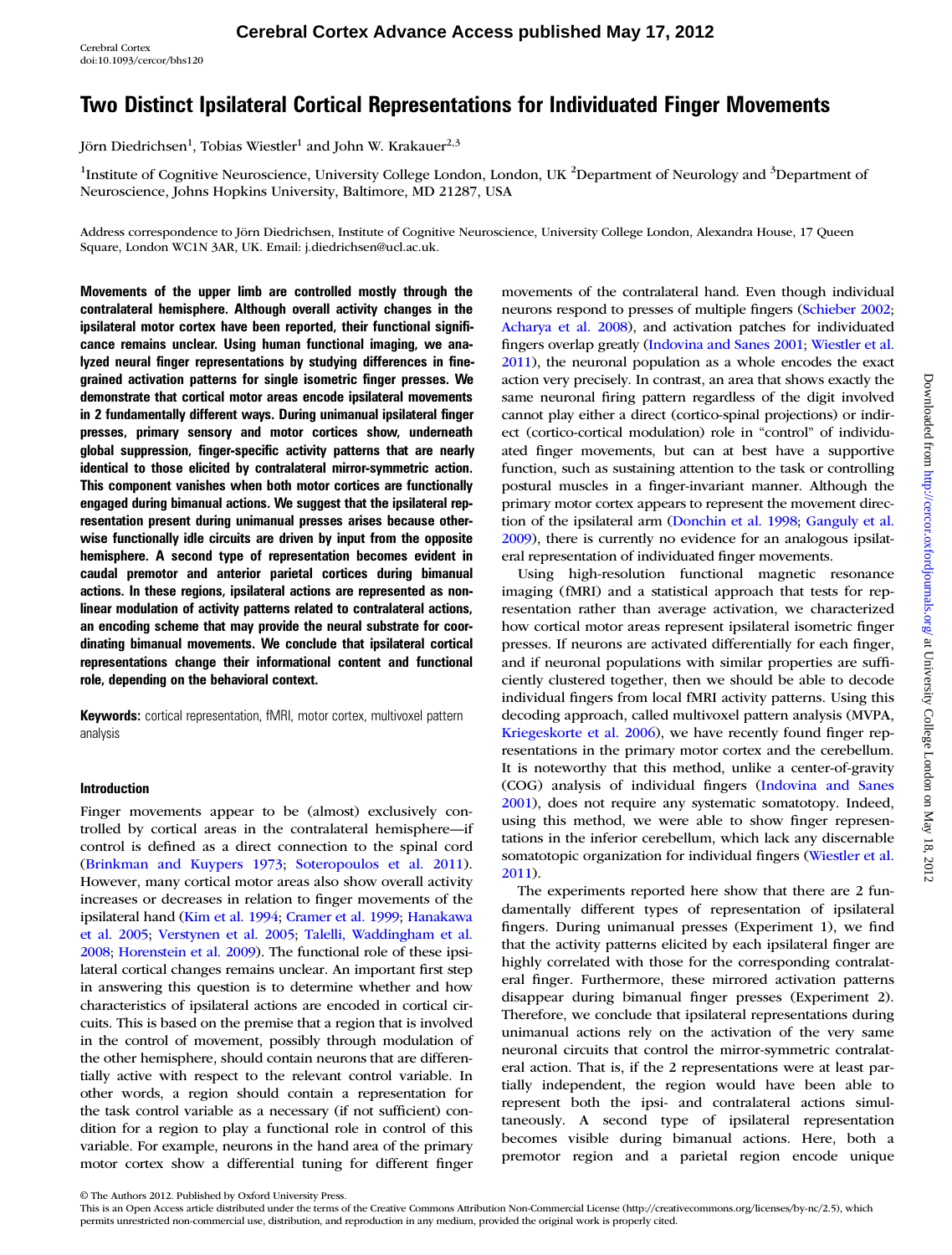combinations of contra- and ipsilateral fingers. This type of representation is ideally suited to learning and controlling coordinated bimanual actions.

#### Materials and Methods

#### Participants

We tested 6 participants in Experiment 1 (unimanual left and right finger presses) and 7 in Experiment 2 (unimanual and bimanual presses). Four participants took part in both experiments, with at least 1 week separating the 2 experimental sessions. All participants were right-handed with an average laterality score (Oldfi[eld 1971](#page-14-0)) of 0.88 (SD = 0.13), with 1 indicating the strongest right-hand preference and −1 the strongest left-hand preference. The average age was 25.9 years (SD = 5.1), and the sample included 6 men and 3 women. All experimental procedures were approved by the Ethics Committee of University College London.

#### Apparatus and Stimuli

Participants placed all 10 fingers on a keyboard, which was secured with a foam pillow on the participant's lap. The keyboard had 10 elongated keys, 20 mm wide, with a groove for each fingertip. A force transducer was mounted below each key and measured the force exerted by the finger. The force transducers (Honeywell FS series) had a dynamic range up to 16 N, with a repeatability of constant force measurements of <0.02 N. Signals from the force transducers were transmitted from the scanner room via a shielded cable. Filters in the scanner room wall prevented leakage of radiofrequency noise.

Participants executed isometric finger presses against the nonmovable keys. This setup allowed for very tight control of the behavior, while simultaneously monitoring for possible mirror movements. While isometric presses are technically not overt movements, they involve voluntary activation of specific muscles and produce sensory feedback commonly associated with full hand movements. Nonetheless, we refer to these actions as finger presses, to acknowledge the possibility that our results may not fully generalize to free finger movements.

Participants viewed a projection screen mounted behind the scanner bore via a mirror. The screen showed a central cross, on which participants were instructed to fixate during the entire experiment.

#### Image Acquisition

Data were acquired on a 3 T Siemens Trio system with a 32-channel head coil. Functional data comprised 8 runs of 126 volumes each, using a 2D echo-planar imaging sequence [repetition time (TR) = 2.72 s]. The first 3 volumes were discarded to allow magnetization to reach equilibrium. We acquired 32 slices in an interleaved sequence at a thickness of 2.15 mm (0.15 mm gap) and an in-plane resolution of  $2.3 \times 2.3$  mm<sup>2</sup>. The matrix size was  $96 \times 96$ . The slices covered the dorsal aspects of the cerebrum. The cerebellum and the inferior aspects of the occipital and temporal lobes were not covered. Field maps were obtained after the first functional run to correct for inhomogeneities in the main magnetic field ([Hutton et al. 2002](#page-14-0)). We also acquired a single T1-weighted anatomical scan (3D magnetizationprepared rapid gradient echo sequence, 1 mm isotropic, 240 × 256 × 176 mm field of view).

#### Procedure

To determine whether activity patterns observed during ipsilateral presses were finger-specific, we used a slow event-related design. On every trial  $(3 \text{ TRs} = 8.16 \text{ s})$ , participants made 5 paced isometric presses with the same finger. Each trial consisted of 6 short events, each 1.36 s long. The first event was the display of the instructional cue. The outline of the keyboard was presented, with each key shown in gray. The keys to be pressed were highlighted in green. After this event, the instructional cue was removed and instead of the fixation cross, the letter "P" was presented in white, signaling participants to make a short isometric force press with the instructed finger(s). When a finger press exceeded  $2.3 \text{ N}$ , a response was registered and the letter turned blue. If the participant accidentally pressed the wrong finger, the letter turned red. After 1.36 s, the letter turned white again, signaling the next finger press. After 5 finger presses, the trial ended. In most cases, the next trial began immediately afterwards with the display of the next instructional cue. In each run, we also randomly inserted 5 rest phases between trials, which lasted either 5 or 6 TRs.

Experiment 1 tested how the representation of ipsilateral finger movements relates to the representation of contralateral finger movements. Each of the 10 fingers was probed 3 times per run, resulting in 30 trials. The sequence of the fingers was fully randomized. Experiment 2 addressed the question of how representations of contra- and ipsilateral fingers interact during bimanual movements. To obtain enough data for each of the fingers, we studied only 3 of the fingers from each hand (digits 1, 3, and 5). Trials required either a single finger press on the left or right hand (unimanual) or a finger press on each hand (bimanual). All possible finger combinations were used, resulting in 6 unimanual and 9 bimanual trial types. Each trial type was repeated twice per run, yielding 30 trials per run.

#### First-Level Analysis

The functional data were analyzed using SPM8 ([Friston et al. 1999\)](#page-14-0) and custom-written Matlab code. First, we corrected for sliceacquisition timing by shifting the acquisition to align with the middle slice of each volume. We then corrected for head movements using a 6-parameter motion correction algorithm. This step also included correction of possible image distortions using the acquired fieldmap data ([Andersson et al. 2001](#page-13-0); [Hutton et al. 2002](#page-14-0)). The realigned functional data were then coregistered to the anatomical scan, using the automatic algorithm in SPM. The coregistration was visually checked, and the affine parameters were adjusted by hand to improve the alignment in the region of the central sulcus, if necessary.

The preprocessed data were analyzed using a general linear model. To remove the influence of movement-related artifacts, we used a weighted least-squares approach [\(Diedrichsen and Shadmehr 2005\)](#page-13-0). For each trial type (10 in Experiment 1 and 15 in Experiment 2), we defined 1 regressor per imaging run. The regressor was a boxcar function that started at the moment of the first finger press and lasted for 8 s. This function was convolved with the standard hemodynamic response function. Preliminary analyses showed that this function provided a very good fit to the movement-evoked response in the hand area of the primary motor cortex. The analysis resulted in 8 activation estimates (beta-images) for each trial type, 1 per run.

#### Surface-Based Analysis and Searchlight Approach

From the anatomical images, we obtained a surface reconstruction using the software Freesurfer ([Dale et al. 1999\)](#page-13-0), which estimates the outer boundary of the gray matter (pial surface) and the white–gray matter boundary (white surface). The surfaces were aligned via spherical registration to the Freesurfer average atlas (fsaverage, [Fischl](#page-14-0) [et al. 1999\)](#page-14-0). Individual data were then projected onto the group map via the individual surface. Correction for multiple tests was performed on the surface using Gaussian field theory [\(Worsley et al. 1996](#page-15-0)).

To detect finger-specific representations anywhere in the cortex, we used a surface-based searchlight approach (Fig. [1;](#page-2-0) [Oosterhof et al.](#page-14-0) [2011\)](#page-14-0). We defined a circular region on the cortical surface and selected all voxels that lay, even partly, between the pial and white surfaces. For Experiment 1, we chose the radius such that 80 voxels were included. In Experiment 2, we required higher sensitivity to detect the relatively weak encoding for bimanual actions and therefore included 160 voxels. This resulted in an average searchlight radius of 6.9 or 9.8 mm, respectively. In comparison to standard volume-based searchlights [\(Kriegeskorte et al. 2006](#page-14-0)), a surface-based searchlight minimizes the bleeding of information from one region to the other across a sulcus and therefore allows for regionally specific inferences ([Chen et al. 2011](#page-13-0); [Oosterhof et al. 2011\)](#page-14-0). The activation estimates (beta-images) from the first-level analysis of the selected voxels were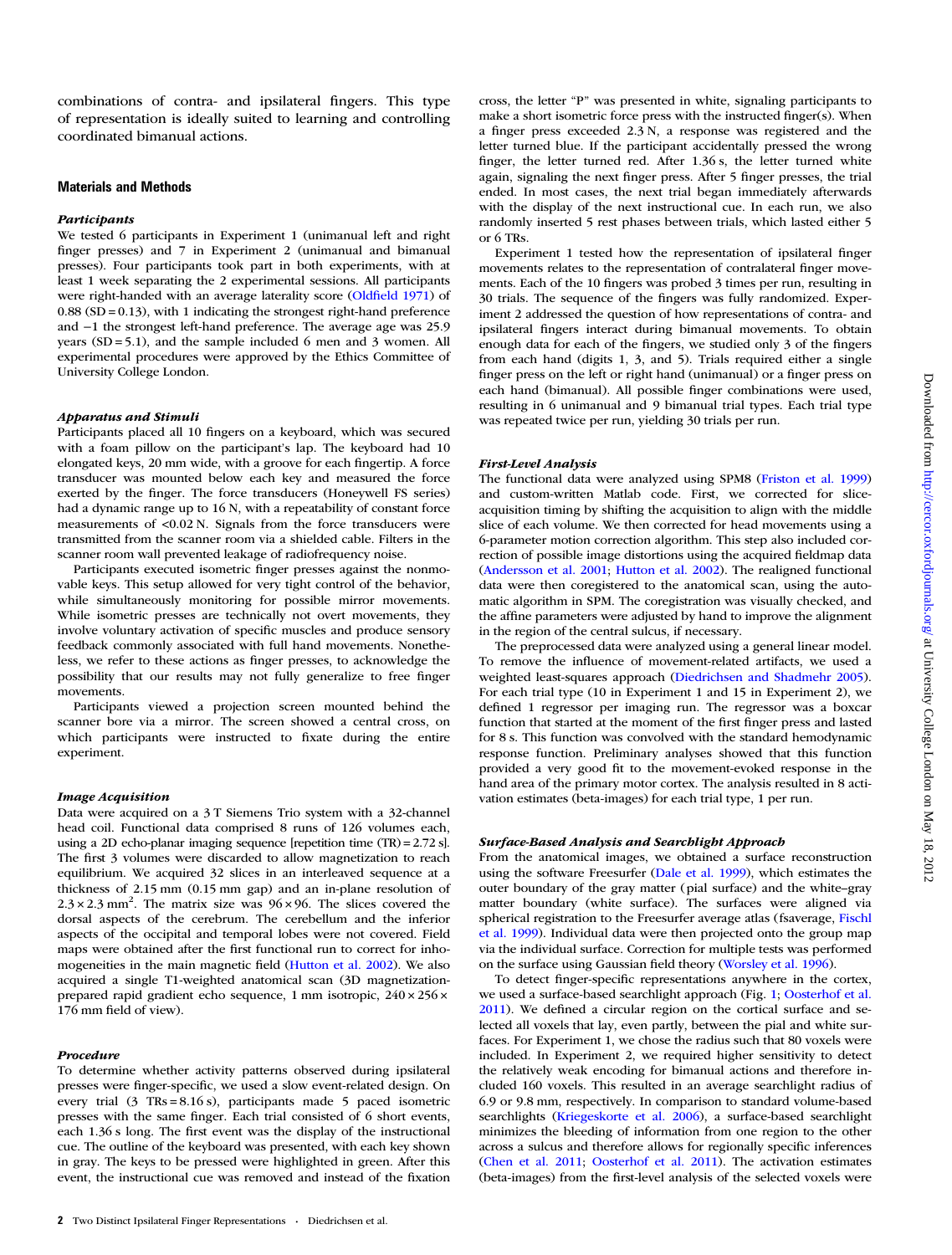<span id="page-2-0"></span>

Figure 1. Multivariate analysis methods. On the reconstructed cortical surface, a circular area (searchlight) was selected. The activation values for all corresponding voxels (activation patterns) were extracted for all trials. A cross-validated classification approach was used for each hand separately to determine whether activation patterns contained information about the finger pressed. In areas with information about both contra- and ipsilateral fingers, we used a similarity analysis (Fig. [3](#page-6-0)) to determine the relationship between representation of contra- and ipsilateral fingers.

then submitted to a classification analysis (discussed subsequently), and the resulting classification accuracy was assigned to the center of the sphere. By moving this "searchlight" continuously over the cortical surface, we constructed a map describing how well the local voxel pattern represented the action of the contra- or ipsilateral finger.

#### Classification

If a region represents individuated finger movements, then local activity patterns should differ systematically for presses of different fingers. To test for such finger-specific activity patterns, we used a classification approach. A linear multiclass classifier was trained on data from 7 of the 8 imaging runs and then tested by classifying the finger presses on the 8th run [\(Pereira et al. 2009\)](#page-14-0). By retraining and classifying over all possible test- and training-sets, we determined the average cross-validated accuracy for each set of voxels. The size of the classification accuracy can be taken as a measure of how strongly the activity patterns in this patch of cortex are modulated in a consistent finger-specific fashion.

As an input to the classifier, we used the activation estimates (beta-images) from the first-level analysis for P voxels. The classifier assumes that each pattern  $y_i$  (Px1 vector) comes from a multivariate normal distribution, with a condition-specific mean  $\mu_c$  (Px1 vector) and a common  $PxP$  voxel-covariance matrix  $\Sigma$ . The conditions c relate here to the 5 fingers of a hand (unimanual classifier, Experiment 1) or to the 9 unique bimanual combinations (bimanual classifier, Experiment 2). The maximum-likelihood estimates for  $\mu_c$  and  $\Sigma$  were derived from the training data. Because we had more voxels than trials,  $\Sigma$  was ill-conditioned, so we regularized the covariance estimate by adding a small constant (1% of the mean of the diagonal elements) to the diagonal [\(Pereira et al. 2009](#page-14-0)). We classified the pattern vectors  $y$  from the remaining run by calculating the discriminant function for each class c:

$$
g_c(y) = \mu_c^{\mathrm{T}} \Sigma^{-1} y - \frac{1}{2} \mu_c^{\mathrm{T}} \Sigma^{-1} \mu_c \tag{1}
$$

This term is (up to a constant) the log-likelihood that the pattern  $y$ belongs to class c. The pattern was assigned to the class with the highest likelihood.

For Experiment 1 (unimanual presses only), we used 1 classifier to distinguish between the 5 fingers of the left hand and 1 classifier to distinguish between the 5 fingers of the right hand. Each classifier had a guessing baseline of 20%. For Experiment 2 (unimanual + bimanual presses), we used 3 separate classifiers, 1 for each unimanual condition and 1 for the bimanual condition. For the bimanual condition, we trained the classifier to distinguish between the 9 different trial types arising from the different finger combinations. That is, the classifier treated all categories independently, even though some combinations may have shared a finger. This ensured that the classifier could detect any form of bimanual encoding without any prior assumptions about the structure of the representation. For example, the classifier did not assume that patterns containing the same

contralateral or ipsilateral finger were more similar to each other than patterns that did not.

From the predicted category, we could then calculate the classification accuracy for the ipsi- and contralateral fingers independently. For example, if the true action involved pressing both middle fingers, and the pattern was classified as involving contralateral middle and ipsilateral index finger press, then the contralateral finger would have been classified correctly and the ipsilateral finger incorrectly. Guessing baseline for all classification decisions in Experiment 2 was therefore 33%. For group analysis, the classification accuracies were transformed to z-scores, assuming a binomial distribution of the number of correct guesses. We then tested these z-scores against zero (guessing level) across participants.

#### Regions of Interests (ROIs)

To study the characteristics of the digit representations, we used both an anatomical and functional ROI approach. We defined the anatomical ROIs based on the probabilistic cytoarchitectonic maps aligned to the average Freesurfer surface [\(Fischl et al. 2008\)](#page-14-0). The ROI for M1 comprised all of Brodmann area 4 (both rostral and caudal), and the ROI for S1 contained Brodmann areas 3a, 3b, 1, and 2. Brodmann area 6 was split into a lateral aspect [premotor cortex (PM)] and a medial aspect [supplementary motor area (SMA)/preSMA]. The superior parietal lobule (SPL) ROI included Brodmann area 7 (7A, 7P, and 7M) and medial intraparietal sulcus (IPS) ([Scheperjans et al. 2008](#page-14-0)). The surfacebased ROIs were projected into the volume using the individual surfaces. All voxels that touched one of the selected nodes on the white or pial surface were included in the ROI. To minimize the mixing of functional imaging signals across sulci, we excluded all voxels assigned to multiple ROIs from further analysis (e.g. voxels in the middle of the central sulcus). For some analyses, we combined M1 and PM to a precentral ROI and S1 and SPL to a postcentral ROI.

We also defined 2 different types of functional ROIs within the anatomical ROI by selecting subsets of voxels with different functional properties on an individual-subject level. We defined the "functional finger ROI" as the region that best represented individual finger presses. To determine this region, we ran a volume-based searchlight on the set of voxels in each ROI. We again adjusted the radius of the searchlight for each center, such that either 80 (Experiment 1) or 160 voxels (Experiment 2) were included. We then selected the searchlight centers that were associated with the highest classification accuracy in each participant. For the selection of functional ROIs in Experiment 1, we averaged the accuracy of the ipsilateral and contralateral fingers for each voxel and then selected the voxels with the highest accuracy (top 20%, chosen because the hand region is roughly one-fifth of the surface of primary motor cortex) within each region. For the selection of functional ROIs in Experiment 2, we used the same approach, this time averaging the accuracies for the contraand ipsilateral fingers during unimanual and bimanual presses and selecting the top 20% of voxels on these combined scores. Finally, we also defined a "functional bimanual ROI" by selecting the voxels with the 20% highest classification accuracies for the ipsilateral finger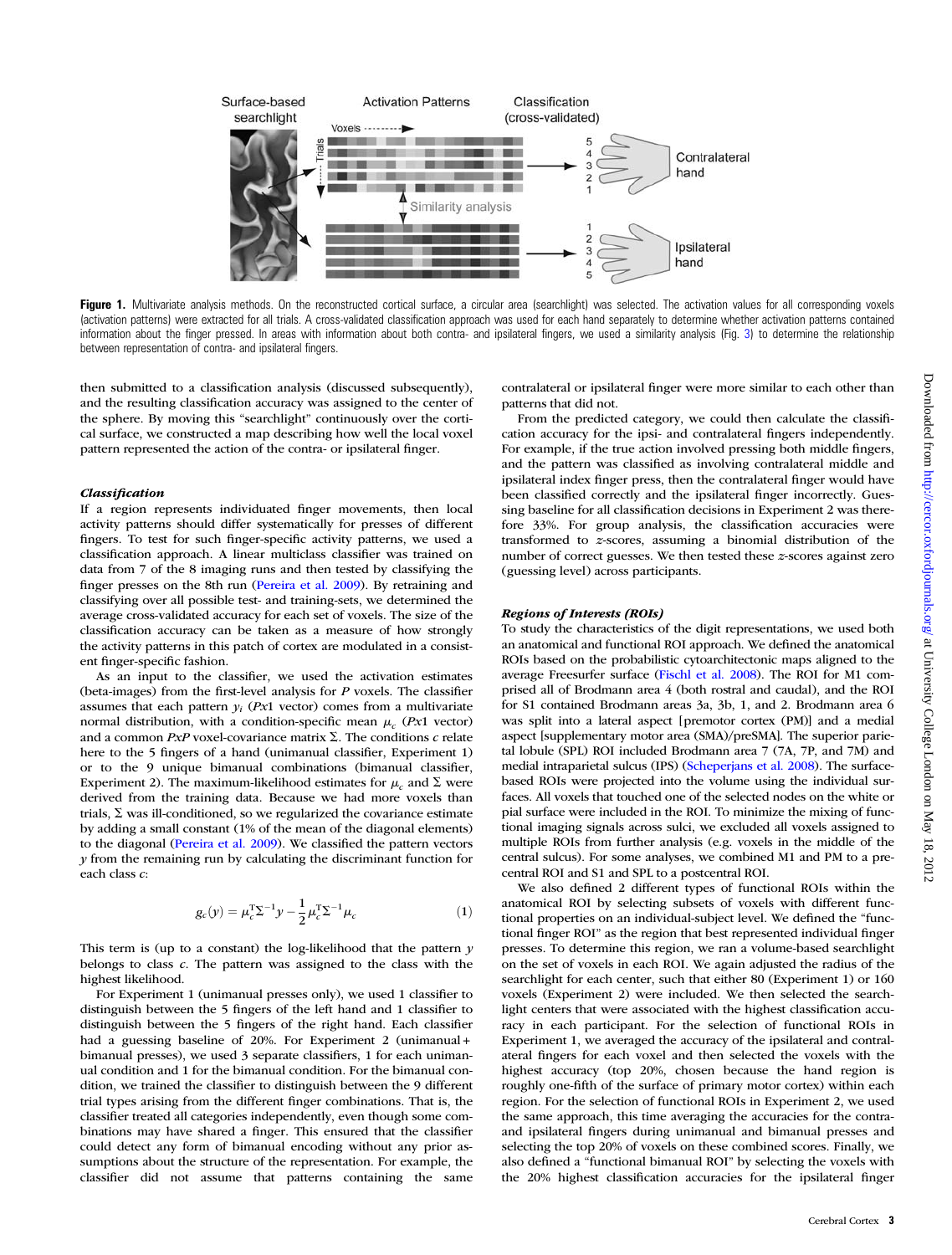during bimanual actions. Because these areas lay mainly on the boundary between primary and secondary motor areas, we used this method on a pre- and postcentral anatomical ROI.

Note that we did not use the ROI approach to make judgments of "whether" any regions significantly encoded finger presses in the first place. These tests were performed using multiple comparison corrections for the whole cortical surface. The functional ROI selection procedure was then performed to analyze "how" these regions encoded the finger presses. For example, we could compare within these ROIs between contra- and ipsilateral conditions for Experiment 1 and between contralateral, ipsilateral, unimanual, and bimanual conditions for Experiment 2. This is assured because these contrasts are orthogonal to the voxel-selection criterion, and the experimental design was fully balanced ([Kriegeskorte et al. 2009](#page-14-0)). Also, any assessment of the correlation between left- and right-hand patterns can be made in an unbiased fashion, as the classification is performed independently for the 2 hands and selection is not biased toward specific patterns. For the decomposition analysis presented in Figure [7,](#page-10-0) we ensured through Monte-Carlo simulation that the selection criterion did not bias subsequent analyses.

#### COG Analysis

To determine whether there were significant differences in the location of the representations for ipsi- versus contralateral fingers, we determined the COG of the area with above-chance classification accuracy within the precentral and postcentral anatomical ROIs. Note that this approach differs from calculating the COG of the activation elicited by each finger [\(Indovina and Sanes 2001](#page-14-0)), a procedure that can test for a systematic somatotopic organization. Here, we ask whether the overall representation of ipsi- and contralateral finger presses was located in the same or different regions. The analysis was conducted on a flattened representation of the group surface. For each individual, we calculated the average spatial coordinates  $(x,y)$ for all vertices with above-chance accuracy ( $z$ -score  $>0$ ), with each vertex weighed by the size of the z-score. Differences between center locations for ipsi- and contralateral accuracies were then tested across participants using a Hotelling's T2-test.

#### Pattern Component Analysis

Experiment 1. To assess the similarity of ipsilateral and contralateral finger patterns, we split each response pattern into an informative component (i.e. finger-related) and into a number of uninformative components (common activation patterns or noise). The correlation between patterns was then calculated on the informative part only. This method ([Diedrichsen et al. 2011](#page-13-0)) allows the assessment of pattern similarity, while accounting for the influence of possible common activation patterns (which would increase correlations) and random trial-by-trial noise (which would decrease correlations). Using this technique, each observed pattern vector  $y_{i,j,n}$  (ith hand, jth finger, and nth run) was decomposed into a common component for the hand  $b_i$ , finger  $f_j$ , and run  $r_n$  and a noise component  $\varepsilon_{i,j,k}$ . We estimated the variances of the left- and right-hand patterns and the covariance between them, as well as the variances of the finger patterns for each hand  $(\sigma_i^2)$  plus the average covariance between the 5 matching finger pairs  $(y)$ . Additionally, we estimated the variability of the component common to each run and of the trial-by-trial noise. The correlation between the ipsi- and contralateral finger patterns was calculated as:

$$
r = \frac{\gamma}{\sqrt{\sigma_1^2 \sigma_2^2}}\tag{2}
$$

Because these correlation estimates could become unstable if the variance associated with the finger patterns was very low, a very small constant (1e−5) was added to all finger variances.

Experiment 2. The purpose of the pattern component analysis for Experiment 2 was to determine how the ipsi- and contralateral patterns combined during bimanual actions. Therefore, we modeled the bimanual patterns ( $y_{3,i,k,n}$ , hand condition  $i=3$ ) as the sum of the

pattern for the jth finger of the left hand  $(b_{1,j})$ , the pattern for the kth finger of the right hand  $(b_{2,k})$ , and an interaction term for the unique bimanual combination  $(i_{j,k})$ . Additionally, as effects of no interest, we allowed for a common bimanual activation pattern  $(b_3)$ , a pattern common to all trials with a run  $(r_n)$  and a noise term  $(\varepsilon_{3,j,k,n})$ . As mentioned earlier, we modeled the activity patterns in the unimanual condition  $(y_{i,j,n})$  as the sum of an activation pattern common to all fingers of the *i*th hand  $(b_i)$ , a *j*th finger-specific pattern for that hand  $(f_{i,j})$ , a run-specific pattern  $(r_n)$ , and a noise term for that trial. We estimated the variance of all of these components. We also estimated the covariance between the unimanual finger-specific patterns  $(f)$  and the corresponding bimanual finger-specific patterns (b). Of primary interest, however, was the size of the interaction term  $(i)$  and the main effect for the ipsilateral and contralateral fingers  $(b_1, b_2)$ .

#### Removal of Mirror Movements from the Contralateral Hand

It is important to consider the alternative explanation that the ipsilateral finger representation was caused by subtle mirror movements of the contralateral hand, induced by uncrossed cortico-spinal projections. Such movements might lead to sensory-evoked activity, which could in turn be used to indirectly decode the presses of the ipsilateral fingers.

To monitor mirror movements, we instructed participants to exert light pressure with all fingers of both hands at all times on the response keys. Mirror contraction would then show up as subtle increases in the force produced by the matching fingers of the contralateral hand. Pilot experimentation indicated that this provided a more sensitive measure of mirror movements in the fMRI environment than electromyography. The force changes were then regressed out from the activity patterns, before submitting them to the classification analysis. If during ipsilateral actions the region only responded to the induced contralateral force changes, classification accuracy for the ipsilateral finger should be reduced to a guessing baseline.

To obtain unbiased results, we applied this approach in a crossvalidated fashion: on each iteration of the cross-validation approach, we regressed the training data (Y<sup>train</sup>) against the forces produced in the ipsilateral  $(\mathbf{Z}_{\text{ipsi}})$  hand and the (possibly) induced mirror movements in the contralateral  $(\mathbf{Z}_{\text{contra}})$  hand. This regression was performed using the pattern component model, in which the variance of each component across voxels was estimated to regularize the estimation of the coefficients u ([Diedrichsen et al. 2011](#page-13-0)):

$$
\mathbf{Y}^{\text{train}} = \begin{bmatrix} \mathbf{Z}_{\text{ipsi}}^{\text{train}} & \mathbf{Z}_{\text{contra}}^{\text{train}} \end{bmatrix} \begin{bmatrix} \mathbf{u}_{\text{ipsi}} \\ \mathbf{u}_{\text{contra}} \end{bmatrix} + \epsilon. \tag{3}
$$

The 5 estimated pattern components related to the mirror movements  $(u<sub>contra</sub>)$  were then removed from the training and test data sets and the cleaned data submitted to the classification analysis:

$$
\mathbf{Y}^{\text{train*}} = \mathbf{Y}^{\text{train}} - \mathbf{Z}^{\text{train}}_{\text{contra}} \mathbf{u}_{\text{contra}} \tag{4}
$$
\n
$$
\mathbf{Y}^{\text{test*}} = \mathbf{Y}^{\text{test}} - \mathbf{Z}^{\text{test}}_{\text{contra}} \mathbf{u}_{\text{contra}} \tag{4}
$$

Monte-Carlo studies showed that this method reduces the classification accuracy to chance level if the classification of the ipsilateral fingers is mediated fully through mirror movements in the contralateral hand.

We conducted a similar analysis for the bimanual condition of Experiment 2 to test the possibility that the nonlinear encoding of bimanual actions was caused by the fact that the presses of the contralateral hand were modulated in a nonlinear fashion by presses of the ipsilateral hand. Again, we regressed out the force changes in the contralateral hand from the activation patterns and then submitted the data to the classification analysis.

#### **Results**

#### Experiment 1: Unimanual Actions

We first determined the changes in the overall bloodoxygenation level-dependent (BOLD) response during contraand ipsilateral finger presses. Figure [2](#page-4-0)A shows activation averaged over all fingers of each hand compared with the rest. For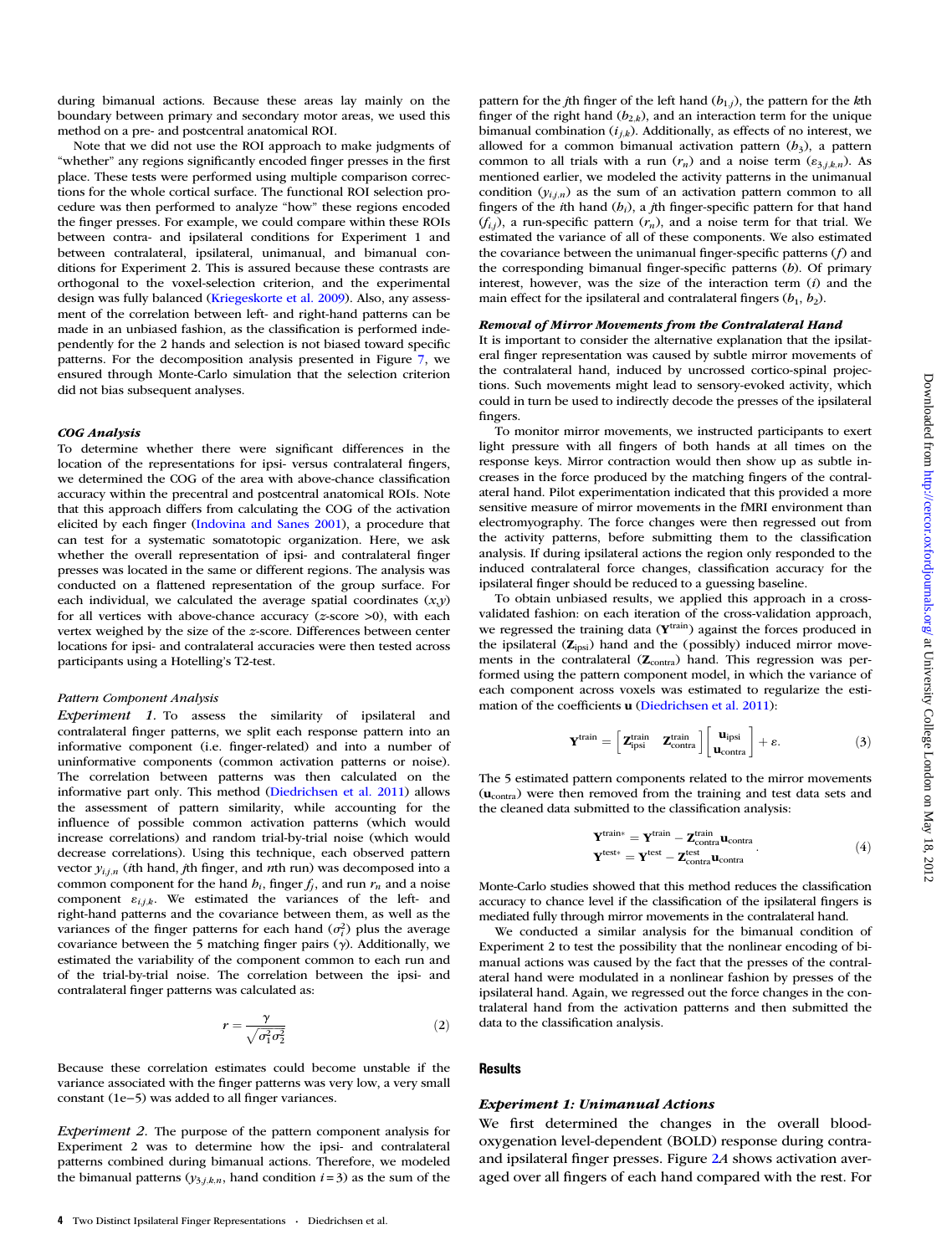<span id="page-4-0"></span>

Figure 2. Representation of contra- and ipsilateral finger presses in the human neocortex. (A) Group-average percent signal change (threshold ±0.2%) averaged over all fingers and compared with rest. During ipsilateral actions, suppression can be observed in primary sensory and motor cortices. Positive activation during ipsilateral finger presses can be observed in the left hemisphere. (B) Classification accuracy, thresholded at  $>32\%$ ,  $Z > 1.97$ . Colored regions show local voxel patterns that significantly distinguish between different fingers. High classification accuracy for ipsilateral presses can be found in regions that are deactivated compared with the rest. (C) Mean signal change and classification accuracy for contralateral (red) and ipsilateral (blue) finger presses in the informative region within 5 anatomically defined ROIs of the left (L) and right hemispheres (R). Error bars indicate across-subject SE. (D) Overlap of classification accuracy (>32%) for contralateral (red) and ipsilateral (blue) fingers. Circles indicate the COG of classification accuracy for individual participants for precentral and postcentral ROIs. CS, central sulcus; SFS, superior frontal sulcus.

contralateral finger presses, we found activation in a set of regions including the hand area of primary motor cortex (M1), primary sensory cortex (S1), PM, the SMA, and SPL.

Significant overall signal changes (corrected for multiple tests, Table [1](#page-5-0)) were also observed during ipsilateral presses. "Decreases" in overall activity were found in both hemispheres in the primary sensory and motor cortices. Significant signal "increases" were observed in ipsilateral PM [\(Cramer](#page-13-0) [et al. 1999;](#page-13-0) [Hanakawa et al. 2005](#page-14-0); [Verstynen et al. 2005;](#page-14-0) [Horenstein et al. 2009](#page-14-0); [Verstynen and Ivry 2011](#page-14-0)) and SMA. Consistent with previous results [\(Kim et al. 1994;](#page-14-0) [Verstynen](#page-14-0) [et al. 2005\)](#page-14-0), we found that these activity changes were asymmetric across hemispheres. Figure 2C shows the percent signal change in the functional finger area of the 5 anatomical ROIs (see Materials and Methods). Whereas the BOLD signal for contralateral presses (left or right) was similar in left and

right hemispheres [all  $t(5)$  < 1.59, P > 0.17], the BOLD signal for ipsilateral presses was always higher in the left hemisphere. The difference between hemispheres did not reach significance in M1  $[t(5) = 2.091, P = 0.09]$  or S1  $[t(5) = 2.091,$  $P = 0.09$ ], but was significant for PM  $[t(5) = 3.531, P = 0.017]$ , the SMA  $[t(5) = 5.924, P = 0.002]$ , and SPL  $[t(5) = 3.426,$  $P = 0.019$ . In sum, these results replicate previous findings of systematic BOLD signal decrease in the primary hand area [\(Talelli, Ewas et al. 2008](#page-14-0)) and increases in slightly more anterior regions, especially in the left hemisphere ([Kim et al.](#page-14-0) [1993](#page-14-0); [Verstynen et al. 2005](#page-14-0)).

# Encoding of Contra- and Ipsilateral Fingers

We then asked whether the activation changes related to ipsilateral finger presses reflect a nonspecific response or whether the neural activity encodes specific movement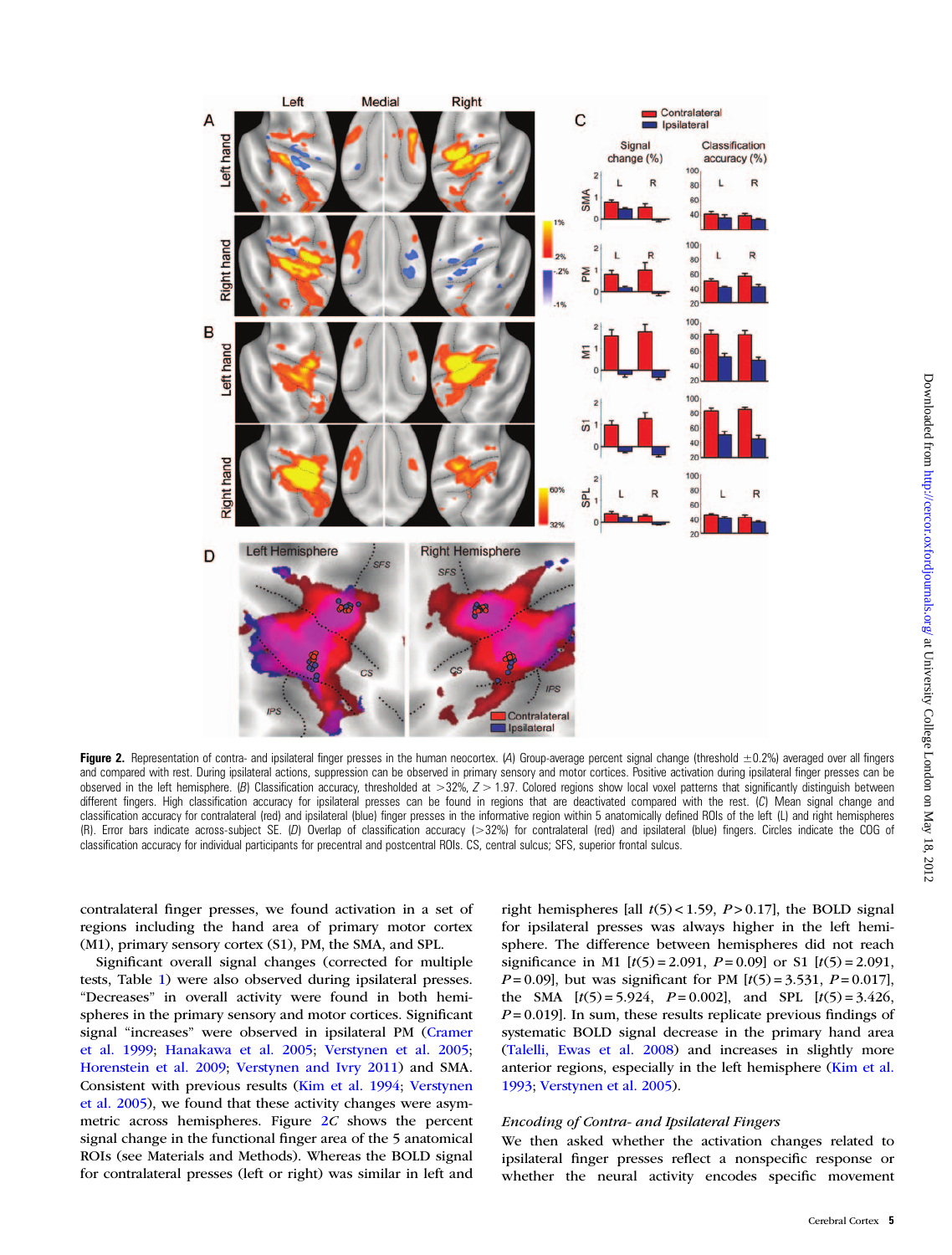<span id="page-5-0"></span>

| Areas showing significant BOLD signal increases or decreases in Experiment 1 during ipsilateral |  |  |  |  |  |  |
|-------------------------------------------------------------------------------------------------|--|--|--|--|--|--|
| finger presses                                                                                  |  |  |  |  |  |  |

| Name                        | Peak t-value | Area $\text{mm}^2$ ) | $P$ (corr.) | $x$ (mm) | $v$ (mm) | $z$ (mm) |  |  |
|-----------------------------|--------------|----------------------|-------------|----------|----------|----------|--|--|
| Ipsilon > rest              |              |                      |             |          |          |          |  |  |
| Left SMA                    | 8.75         | 214                  | 0.001       | $-5.79$  | $-2.12$  | 58.87    |  |  |
| Left PM                     | 12.5         | 97                   | 0.023       | $-41.42$ | $-4.09$  | 43.69    |  |  |
| Ipsilateral movement < rest |              |                      |             |          |          |          |  |  |
| Left M1/S1                  | $-18.59$     | 216                  | 0.001       | $-33.53$ | $-23.80$ | 46.11    |  |  |
| Right SI                    | $-116.38$    | 274                  | 0.000       | 46.64    | $-17.69$ | 52.07    |  |  |
| Right M1                    | $-8.24$      | 86                   | 0.025       | 27.29    | $-21.99$ | 61.20    |  |  |
| Right M1                    | $-14.68$     | 87                   | 0.001       | 44.30    | $-9.39$  | 34.67    |  |  |
| Right SPL                   | $-14.77$     | 125                  | 0.035       | 27.48    | $-42.01$ | 53.02    |  |  |

Note: Only clusters that are significantly corrected for multiple tests over the sensory motor areas (M1, S1, PM, SMA, and SPL) of the hemisphere are shown. At an uncorrected threshold of  $t(5) < -4.03$ ,  $P = 0.005$ , the critical cluster size for  $P < 0.05$ , family-wise error-corrected, is 75.4 mm<sup>2</sup>. The peak *t*-value, the size of the area in mm<sup>2</sup>, and the cluster-corrected P-value are listed. x-, y-, and z- coordinates are reported for the location of the local maxima on the average Freesurfer surface, which was aligned to the Montreal Neurological Institute atlas.

parameters (i.e. the specific finger pressed). Multivoxel pattern analysis can detect such representations by testing for systematic differences in the local activity patterns for different task conditions. The strength of the method is that it can detect task-relevant representations, even if these do not have a systematic somatotopic organization, or fall below the spatial resolution of fMRI [\(Kamitani and Tong 2005](#page-14-0), [2006](#page-14-0); [Swisher et al. 2010;](#page-14-0) [Wiestler et al. 2011\)](#page-15-0). Using a surfacebased searchlight approach ([Kriegeskorte et al. 2006;](#page-14-0) [Oosterhof](#page-14-0) [et al. 2011\)](#page-14-0), we tested for the presence of ipsi- and contralateral finger representations anywhere on the cortical surface  $(Fig. 2B)$  $(Fig. 2B)$  $(Fig. 2B)$ .

As expected, contralateral finger representations were found in the hand area of M1 ([Yousry et al. 1997\)](#page-15-0) and in an extended region of S1, with average classification accuracies in the informative regions (see Materials and Methods for definition) reaching  $84\%$  (Fig. [2](#page-4-0)C). Furthermore, the area of significant classification accuracy extended into the dorsal PM, the SPL, and the SMA. Thus, consistent with other results [\(Indovina and Sanes 2001](#page-14-0); [Maier et al. 2002](#page-14-0); [Wiestler et al.](#page-15-0) [2011\)](#page-15-0), we found evidence for representations of individuated finger movements in multiple contralateral cortical regions.

Surprisingly, however, the same regions that had a representation of the contralateral finger also encoded finger presses of the ipsilateral hand. The average classification accuracy in the functional finger area was 48% for M1 and 50% for S1. The representation of ipsilateral finger movements was clearly visible in each individual participant [\(Supplementary](http://cercor.oxfordjournals.org/lookup/suppl/doi:10.1093/cercor/bhs120/-/DC1) [Fig. S1](http://cercor.oxfordjournals.org/lookup/suppl/doi:10.1093/cercor/bhs120/-/DC1)) and was significant after correcting for multiple tests across the cortical surface in all regions, including the SMA and parietal cortex (Table 2). It is noteworthy that the representation was "not" centered on regions that showed activity increases with ipsilateral finger presses. The strongest representation of ipsilateral fingers was found in regions in primary sensory and motor cortices, that showed negative or no "overall" signal change during ipsilateral actions compared with the rest. This indicates that there can be systematic and informative variations of the BOLD signal, even if the overall mean activity is below or close to zero (see also [Wiestler et al.](#page-15-0) [2011\)](#page-15-0). In contrast, when we selected a functional ROI in PM that was defined by the voxels that showed the highest activity increases during ipsilateral presses, classification accuracy was appreciably lower  $(28.4\%, SD = 0.043\%).$ 

| Table 2                                                                                                |  |  |
|--------------------------------------------------------------------------------------------------------|--|--|
| Surface clusters that show significant classification accuracy for ipsilateral actions in Experiment 1 |  |  |

| Region      | Peak t-value | Area $\text{m}^2$ ) | $P$ (cl.) | $x$ (mm) | $v$ (mm) | $z$ (mm) |
|-------------|--------------|---------------------|-----------|----------|----------|----------|
| Left S1     | 17.75        | 1570                | 0.000     | $-45.44$ | $-26.44$ | 37.27    |
| Left M1     | 21.16        | 522                 | 0.001     | $-35.68$ | $-11.42$ | 59.90    |
| Left SPL    | 12.34        | 433                 | 0.001     | $-21.86$ | $-61.67$ | 57.73    |
| Right M1/S1 | 25.62        | 1741                | 0.000     | 29.55    | $-28.61$ | 48.79    |
| Right SMA   | 17.11        | 429                 | 0.001     | 8.69     | $-11.39$ | 62.37    |
| Right SPL   | 19.44        | 408                 | 0.001     | 23.03    | $-58.07$ | 52.05    |

Note: Only clusters that are significantly corrected for multiple tests over the cortical surface of the hemisphere are shown. At an uncorrected threshold of  $t(5) > 4.03$ ,  $P = 0.005$ , the critical cluster size for  $P < 0.05$ , corrected, is 107 mm<sup>2</sup>.

The areas that encoded ipsilateral finger presses also overlapped nearly perfectly with the areas that encoded contralateral fingers (Fig. [2](#page-4-0)D). To test this observation quantitatively, we determined the COG (see Materials and Methods) of the above-chance classification accuracy for each participant for the precentral and postcentral anatomical ROIs. We then tested whether the COG locations were significantly different for ipsi- and contralateral presses. For the precentral ROI, we found no significant differences in either the right  $[T^2(2, 4) =$ 12.20,  $P = 0.08$  or left hemisphere  $[T^2(2, 4) = 3.292, P = 0.36]$ . For the postcentral ROI, there was a significant posterior shift in the ipsilateral compared with the contralateral representation in both the left  $[T^2(2, 4) = 83.80, P = 0.003]$  and right hemispheres  $[T^2(2, 4) = 23.64, P = 0.03]$ .

Thus, while a subtle spatial gradient could be observed in the postcentral ROI, our results indicated that contra- and ipsilateral finger presses were largely encoded in the same areas. The ipsilateral representation was centered on regions whose mean activity decreased overall during ipsilateral presses, rather than on the more anterior regions where mean activity increased.

# Similarity Analysis: Contra- and Ipsilateral Finger Maps are Highly Correlated

Our spatial analysis shows that the representations of contraand ipsilateral finger presses overlap greatly. This could occur in several ways: Figure [3](#page-6-0)A illustrates how a set of hypothetical finger patches, that is, groups of neurons that preferentially respond during presses of contra- and ipsilateral fingers, could be arranged in the hand area of 1 hemisphere. In one extreme, the ipsilateral patches are closely interdigitated with the contralateral patches in such a way that there is no relationship between the tuning for individual fingers (uncorrelated representations). In the other extreme, ipsilateral movements would activate the very same cortical patches that are involved in the control of the contralateral presses (identical representations). In an intermediate scenario, contra- and ipsilateral finger patches are independent, but are arranged in a spatially correlated manner (correlated representation). The latter 2 arrangements would predict that we should find a high correlation between the activity patterns elicited by movements of contra- and ipsilateral fingers.

To illustrate the relationship of the activation patterns graphically, we selected the functional finger ROI of M1 (see Materials and Methods) and split its voxels into 5 groups, depending on the contralateral finger for which they showed the highest activity (Fig.  $3B$  $3B$ , left). For example, we labeled all voxels that showed higher activity for the thumb compared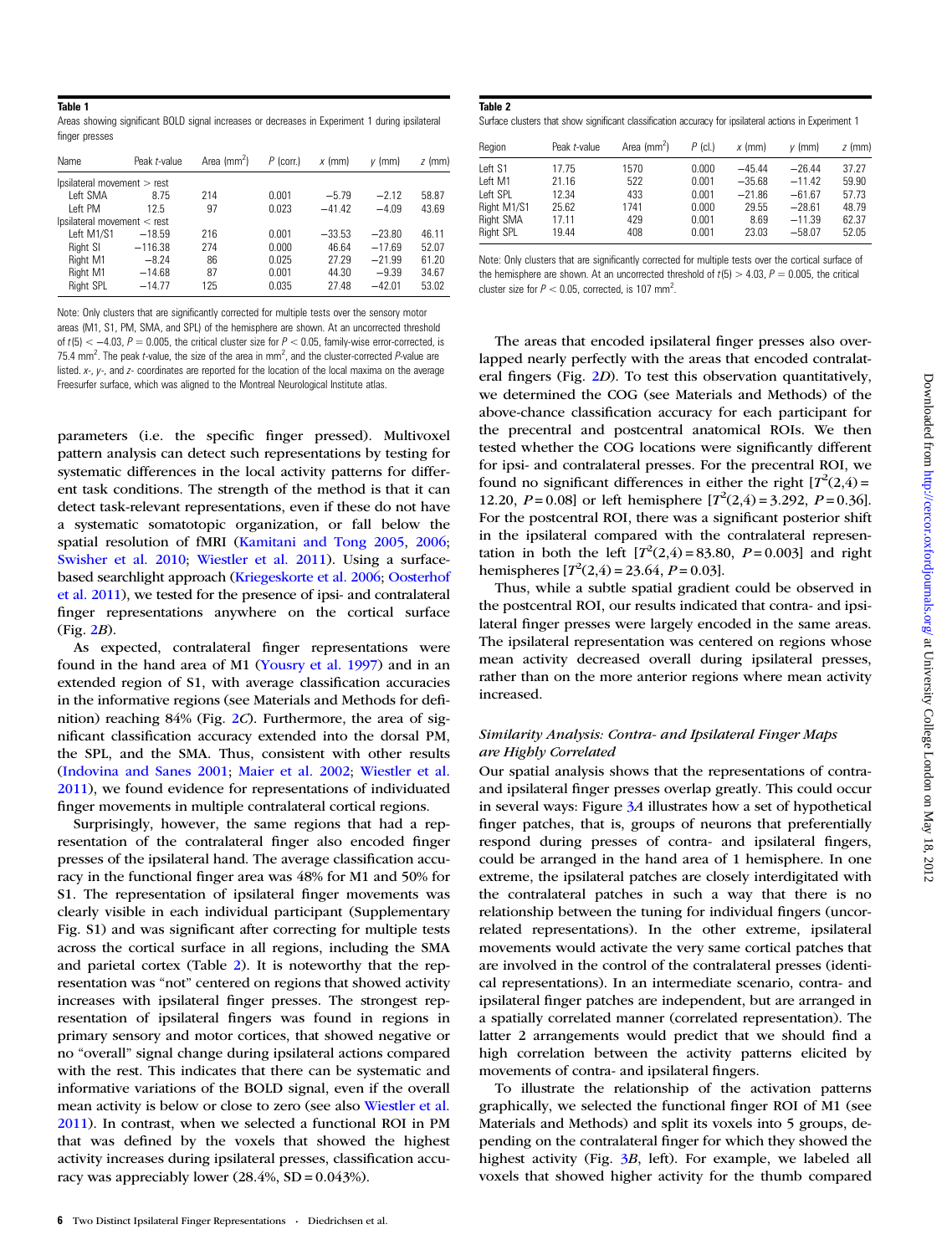<span id="page-6-0"></span>

Figure 3. Similarity analysis between ipsilateral and contralateral finger representations. (A) Three hypothetical arrangements of finger patches: small regions of cortex that are preferentially activated for one of the contralateral (solid circles) or ipsilateral (dashed circles) fingers. Note that activation patches for individual fingers in M1 are highly overlapping; the distinct patches are for illustration only. Uncorrelated representations: patches for ipsi- and contralateral fingers are distinct and arranged in an interdigitated but uncorrelated fashion. Correlated representations: distinct patches, although patches responding to ipsilateral finger movements are always near patches responding to the corresponding contralateral fingers. Identical representations: ipsilateral movements activate the same patches as the corresponding contralateral finger. The latter 2 architectures would lead to a high spatial correlation of ipsilateral and contralateral patterns. (B) Percent signal change in the hand area of primary motor (averaged over hemispheres and individuals) for contra- and ipsilateral finger presses. Data are split into 5 groups of voxels according to the contralateral finger for which the voxels showed the maximal activation (left, highlighted diagonal in matrix). For ipsilateral actions (right), voxel groups tend to show the highest activation, below a global suppression, for movements of the mirror-symmetric ipsilateral finger. (C) Voxel-by-voxel correlation between the contralateral and ipsilateral finger patterns, corrected for overall noise and common activation patterns. The box plot extends from the 25th to the 75th percentile. Whiskers indicate the full range of the data. Outliers (indicated by circles) are data points that are more than 1.5 times the box length away from the median.

with all other fingers as "thumb voxels." We then analyzed the activity of these voxel groups for ipsilateral finger presses (Fig. 3B, right). Although all 5 voxel groups showed suppression, most of the groups showed relatively higher activation for the same fingers during contra- and ipsilateral presses. For example, the thumb voxels (first row) had the highest activity during ipsilateral thumb presses, that is, suppression was lowest for this condition. Thus, below the general suppression of the BOLD signal in the ipsilateral motor cortex, we found an activity pattern similar to that observed during presses of the corresponding contralateral fingers.

To quantify the correlation between the contra- and ipsilateral representation, we employed a new pattern-decomposition method ([Diedrichsen et al. 2011\)](#page-13-0). Using this method, we decomposed the contra- and ipsilateral activity patterns into a component that was informative about which of the 5 fingers moved and 2 noninformative components: a common nonspecific component and noise. This allows us to calculate the correlation between the informative parts of the ipsi- and contralateral patterns, independent of noise levels or a common activation pattern shared by all contra- and ipsilateral activations. The resultant correlation coefficients, therefore, indicate the degree to which finger-specific patterns for ipsilateral fingers are explained by the contralateral finger-specific representation. The mean correlation coefficient (Fig. 3C) was 0.83 (range 0.45–0.90) for M1. Similarly, high correlations were found for S1 ( $r = 0.77$ ) and PM ( $r = 0.75$ ), with lower correlations in SMA  $(r=0.57)$  and SPL  $(r=0.54)$ . Notably, the premotor region that increased activity with ipsilateral movements ([Verstynen et al. 2005;](#page-14-0) [Verstynen and Ivry 2011](#page-14-0)) also showed a substantial correlation between contra- and ipsilateral activity patterns ( $r = 0.60$ ). Thus, the neural pattern that informed us about the ipsilateral finger was well predicted (70% for the primary motor cortex) by the activity patterns observed by the corresponding contralateral finger. Our results, therefore, argue that ipsi- and contralateral actions activate the same patches or that the activated patches are at least spatially correlated (Fig. 3A).

Additional analyses show that these patterns were not caused by overt mirror movements of the contralateral hand. Mirror movements should be apparent in slight force increases in the mirror-symmetric finger that was pressed on the other hand. We monitored these by instructing participants to keep both hands placed on the keyboard and exert a light constant pressure with all 10 fingers. We detected significant contralateral increases  $(P < 0.05$ , uncorrected) for presses of the 4th and 5th digits. However, these increases averaged 0.011 N for the ring and 0.025 N for the little finger, well below 1% of the average force increase in the instructed hand (3.46 N). For the other 3 fingers, no significant mirror movements were observed. However, the cortical activation patterns distinguished between digits 1 and 3 (average pairwise  $d'$  = 3.55) better than between digits 4 and 5 (pairwise  $d'$  = 3.12). We also show that if we remove the influence of force changes on the contralateral hand (see Materials and Methods), the classification accuracy for the ipsilateral fingers across all functional finger ROIs was reduced by <1%. Therefore, we conclude that the observed mirror movements were a consequence of strong cortical mirror activation. Our results clearly argue against the alternative interpretation that the cortical activation patterns are merely a consequence of sensory re-afference from mirrored muscle contractions induced by uncrossed cortico-spinal innervations or other spinal mechanisms.

To summarize, Experiment 1 showed that when people make individuated finger movements, 2 processes occur in ipsilateral cortical motor regions. First, in many areas, the BOLD signal is generally suppressed, most likely relating to a suppression of synaptic activity ([Shmuel et al. 2002,](#page-14-0) [2006](#page-14-0)).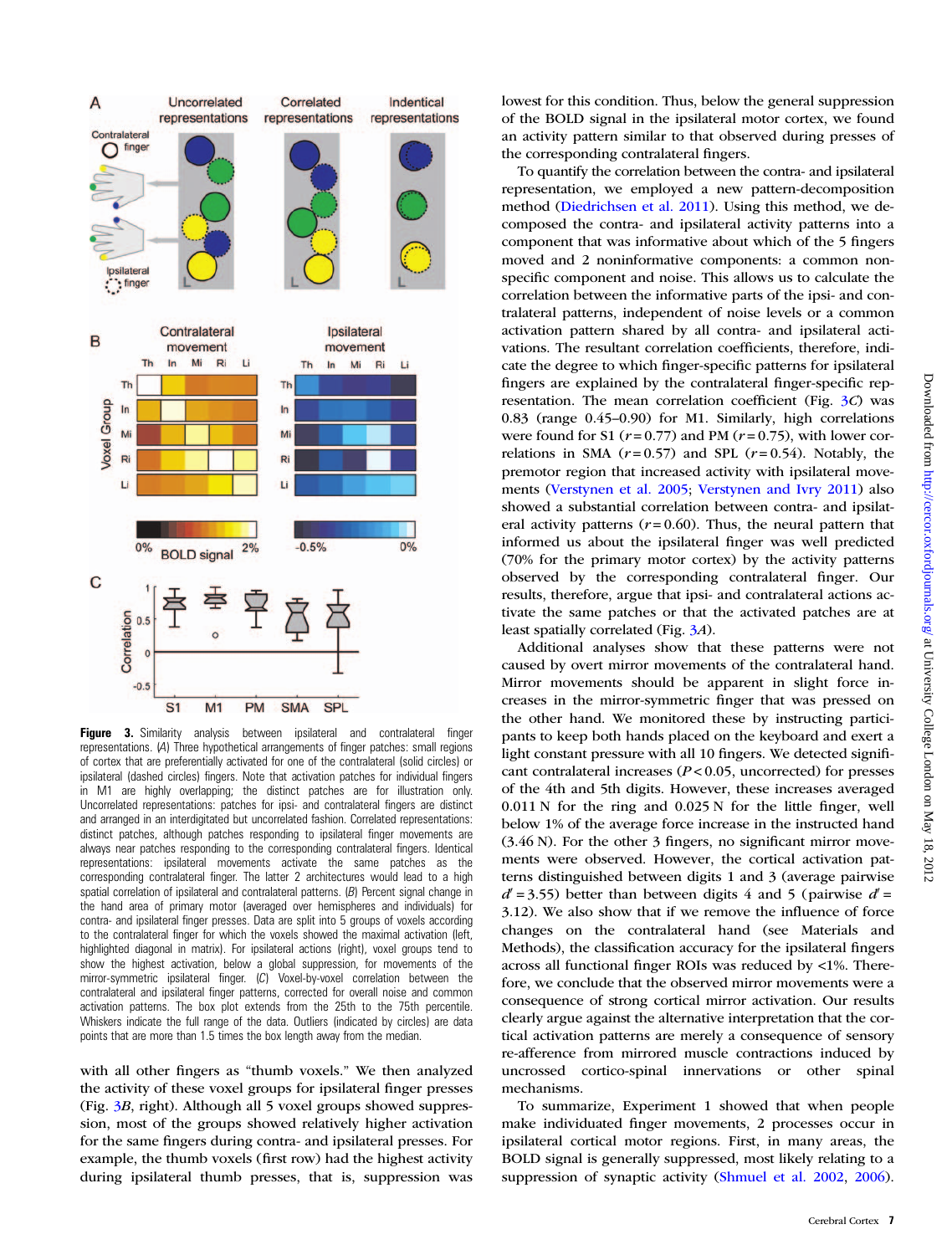Secondly, below this suppression, there is a finger-specific activation of the same voxels that are activated by the mirrorsymmetric contralateral finger press. This mirrored representation, although weaker, was also found in the premotor area that showed increased activity during ipsilateral actions.

# Experiment 2: The Ipsilateral Mirror Representation Disappears During Bimanual Actions

The high correlation between patterns for ipsi- and contralateral fingers found in Experiment 1 suggests that ipsilateral finger presses activate the same patches that are active during contralateral finger presses (Fig. [3](#page-6-0)A, identical representation). However, it may also be true that the representations are independent, but arranged in a spatially correlated fashion (correlated representations). The limited spatial resolution of fMRI would then give the impression of highly similar patterns.

In Experiment 2, we thought to dissociate these 2 possibilities by studying how the representations of ipsi- and contralateral fingers interact during bimanual actions. If ipsilateral actions activated the same circuits involved in contralateral control, then this would cause problems if one were to execute an asymmetric bimanual action. In this situation, we therefore predict that the ipsilateral finger representations should be suppressed by the ongoing activity related to the contralateral hand. If, however, the ipsilateral and contralateral representations relied on different neuronal circuits, then both should remain visible during bimanual actions.

Participants were instructed to make unimanual or bimanual finger presses. In the unimanual condition, participants had to press 1 of 3 the fingers (digit 1, 3, or 5) of the left or right hand (Fig.  $4A$ ). In the bimanual condition, all 9 possible combinations of these fingers were tested (Fig.  $4B$ ). We then used 3 separate classifiers to identify regions that showed finger-specific patterns: 1 for left unimanual actions, 1 for right unimanual actions, and 1 for bimanual actions. The latter classifier was trained to distinguish between the 9 unique combinations of bimanual finger presses, independent of the fingers involved in the combination.



Figure 4. Methods for Experiment 2. (4) In the unimanual condition, we tested 3 fingers for each hand. Separate classifiers were used to detect representations of contra- and ipsilateral fingers.  $(B)$  In the bimanual condition, all 9 combinations of the left and right fingers were tested. A single bimanual classifier was trained to distinguish between these 9 combinations. By comparing the true bimanual combination with the classifier's prediction, we could then determine whether the fingers of the contra- and/or ipsilateral hand were decoded correctly.

By comparing the true bimanual action with the action that the classifier predicted, we could then determine how strongly the pattern reflected the contra- and/or ipsilateral finger. For example, if the true finger combination involved both thumbs (cell 1,1, Fig.  $4B$ ), then any classifier prediction falling into the first column would imply correct contralateral classification and any prediction in the first row would imply correct ipsilateral classification. Thus, while ipsi- and contralateral fingers were inherently decoded together, we could nevertheless determine the strength of the ipsi- and contralateral representations during bimanual actions separately.

For the unimanual condition (Fig. [5](#page-8-0)A, upper row), we replicated Experiment 1: large areas of the sensory motor cortex encoded the ipsilateral action (Table [3,](#page-8-0) unimanual). Again, these regions were nearly identical to those encoding the contralateral finger presses (data not shown).

What would we now expect to see in the bimanual condition? If independent sets of neurons responded to contra- or ipsilateral actions, then the ipsi- and contralateral pattern should combine in the bimanual condition. Simulations based on the assumption of independent representations would combine in an approximately linear fashion (see [Supplemen](http://cercor.oxfordjournals.org/lookup/suppl/doi:10.1093/cercor/bhs120/-/DC1)[tary Material](http://cercor.oxfordjournals.org/lookup/suppl/doi:10.1093/cercor/bhs120/-/DC1) for details), predicted that we should observe an equal decrease in both the contra- and ipsilateral classification accuracies (Fig. [5](#page-8-0)B).

The data clearly fail to support this prediction. In the functionally defined finger ROIs of the primary sensory and motor cortices (Fig. [5](#page-8-0)C), the classification accuracy for the contralateral finger was comparable across unimanual and bimanual conditions, all  $t(6)$  < 1.763, P > 0.128. In contrast, the ipsilateral representation disappeared almost completely in the bimanual condition (Fig. [5](#page-8-0)A, lower row). Compared with the unimanual condition, the accuracy for the ipsilateral finger was significantly reduced in M1  $[t(6) = 4.288, P = 0.005]$  and S1  $[t(6) = 4.902, P = 0.003]$ . Thus, the classifier accurately decoded the contralateral finger during bimanual actions, but performed nearly at chance levels for the ipsilateral finger. Thus, the data are clearly at odds with linear superposition of patterns. In the additional analysis, we show that the reduction in accuracy cannot be explained by signal-dependent increases in noise or a nonlinearity between neural activity and the BOLD signal ([Supplementary Material](http://cercor.oxfordjournals.org/lookup/suppl/doi:10.1093/cercor/bhs120/-/DC1)).

These findings, therefore, indicate that the strong encoding of ipsilateral actions found in the unimanual condition truly disappears during bimanual actions. This conclusion is further supported by a pattern decomposition analysis (discussed subsequently). Thus, our results argue against independent representations of contra- and ipsilateral fingers in the primary motor cortex. Rather, it seems that if one motor cortex is not involved in the control of a contralateral action, ipsilateral finger presses lead to the activation of exactly those circuits that would normally be involved in the mirror-symmetric finger press. When both hands are functionally engaged, the contralateral action dominates the local activity pattern.

# A Different Type of Ipsilateral Representation for Bimanual Actions

There were, however, regions from which the classifier could decode both the contra- and ipsilateral fingers during bimanual actions. Such activity was present in both hemispheres on the boundary between M1 and PM and in the anterior parietal lobule (Fig. [5](#page-8-0)A, lower row). Although the encoding was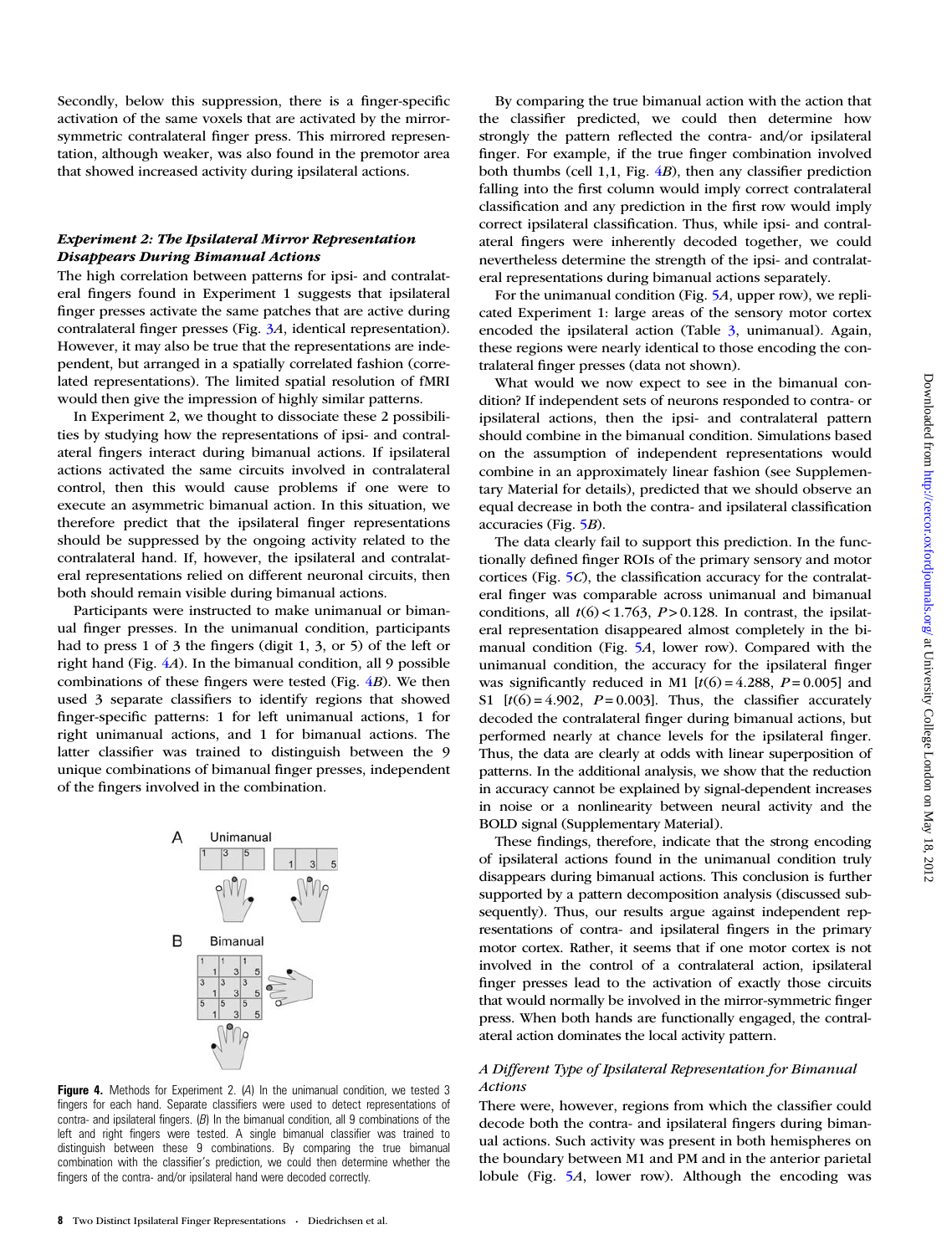<span id="page-8-0"></span>

Figure 5. Representations of ipsilateral fingers during unimanual and bimanual actions. (A) Surface maps of the classification accuracy for the ipsilateral finger (40% accuracy threshold,  $Z = 1$ ) during unimanual (upper row) and bimanual (lower row) finger presses. (B) Predicted accuracies, assuming that contra- and ipsilateral patterns superimpose linearly. (C) Observed classification accuracy in informative subregions (see Materials and Methods) of 3 anatomical ROIs for contralateral (red) and ipsilateral (blue) fingers. Results are averaged across the 2 hemispheres. Error bars represent across-subject standard error of the mean. (D) Spatial relationship of areas encoding the contralateral (50% threshold, red) and ipsilateral fingers (40% threshold, blue) during bimanual actions. Circles indicate the individual COGs of the functional finger ROI of the precentral and postcentral gyri. CS, central sulcus; SFS, superior frontal sulcus.

#### Table 3

Cortical areas that show significant classification accuracy for the ipsilateral fingers during unimanual and bimanual actions in Experiment 2

| Location         | Peak<br>$t$ -value | Area<br>$\rm (mm^2)$ | Ρ<br>(cl.) | $x$ (mm) | $v$ (mm) | $z$ (mm) |
|------------------|--------------------|----------------------|------------|----------|----------|----------|
| Unimanual        |                    |                      |            |          |          |          |
| Left M1/S1       | 7.11               | 1284                 | 0.000      | $-31.43$ | $-21.27$ | 44.83    |
| Right S1         | 8.94               | 547                  | 0.001      | 44.76    | $-26.56$ | 46.42    |
| Right M1         | 8.71               | 388                  | 0.004      | 38.49    | $-12.23$ | 63.13    |
| Bimanual         |                    |                      |            |          |          |          |
| Left PM          | 12.81              | 561                  | 0.000      | $-27.00$ | $-16.17$ | 66.54    |
| Left SPL         | 7.40               | 328                  | 0.003      | $-31.58$ | $-36.12$ | 56.53    |
| Left SPL         | 10.01              | 173                  | 0.037      | $-39.34$ | $-41.27$ | 38.66    |
| Left parietal    | 11.20              | 216                  | 0.016      | $-60.27$ | $-28.55$ | 20.78    |
| Operculum        |                    |                      |            |          |          |          |
| Right PM         | 15.82              | 1004                 | 0.000      | 30.64    | $-15.33$ | 61.38    |
| <b>Right SPL</b> | 14.37              | 169                  | 0.024      | 28.75    | $-59.17$ | 46.82    |

Only clusters that are significantly corrected for multiple tests over the cortical surface are shown. At an uncorrected threshold of  $t(6) > 3.707$ ,  $P = 0.005$ , the critical cluster size for  $P < 0.05$ , corrected, is 159 mm<sup>2</sup>.

weaker than that found during unimanual actions, it was significant in both hemispheres after correcting for multiple tests (Table 3, bimanual).

Our results indicate that this bimanual finger representation differed fundamentally from the ipsilateral finger representation observed during unimanual actions. At first glance, this difference is apparent in the spatial locations of the regions that coded for contra- and ipsilateral fingers (Fig. 5D). For bimanual actions, the ipsilateral finger representation was located further away from the central sulcus than the contralateral representation. In the anatomically defined precentral ROI, the individual COGs for the ipsilateral fingers were more anterior than those for the contralateral fingers [left hemisphere:  $T^2(2,5) = 44.82$ ,  $P < 0.0048$  and right hemisphere:  $T^2(2,5) = 48.74$ , P < 0.004). Similarly, in the postcentral gyrus, the ipsilateral COGs were located more posterior [left:  $T^2(2,5) = 19.37$ ,  $P = 0.027$ and right:  $T^2(2,5) = 37.13$ ,  $P = 0.0072$ ]. In contrast, a similar spatial analysis for unimanual actions did not yield a significant difference for the precentral gyrus, replicating the results of Experiment 1. Finally, a direct comparison of the area encoding ipsilateral fingers during bimanual and unimanual actions showed that the COGs differed significantly in the right precentral  $[T^2(2,5) = 34.48, P = 0.008]$  and postcentral ROIs  $[T^2(2,5) = 32.75, P = 0.009]$  and were marginally different for the left precentral  $[T^2(2,5) = 8.227, P = 0.115]$  and postcentral ROIs  $[T^2(2,5) = 7.625, P = 0.128]$ . These results indicate that the mirrored ipsilateral finger representation during unimanual actions is located predominantly in caudal or "new" M1, whereas the ipsilateral finger representation for bimanual actions is shifted toward the rostral or "old" M1 ([Rathelot and](#page-14-0) [Strick 2009](#page-14-0)) and caudal PM.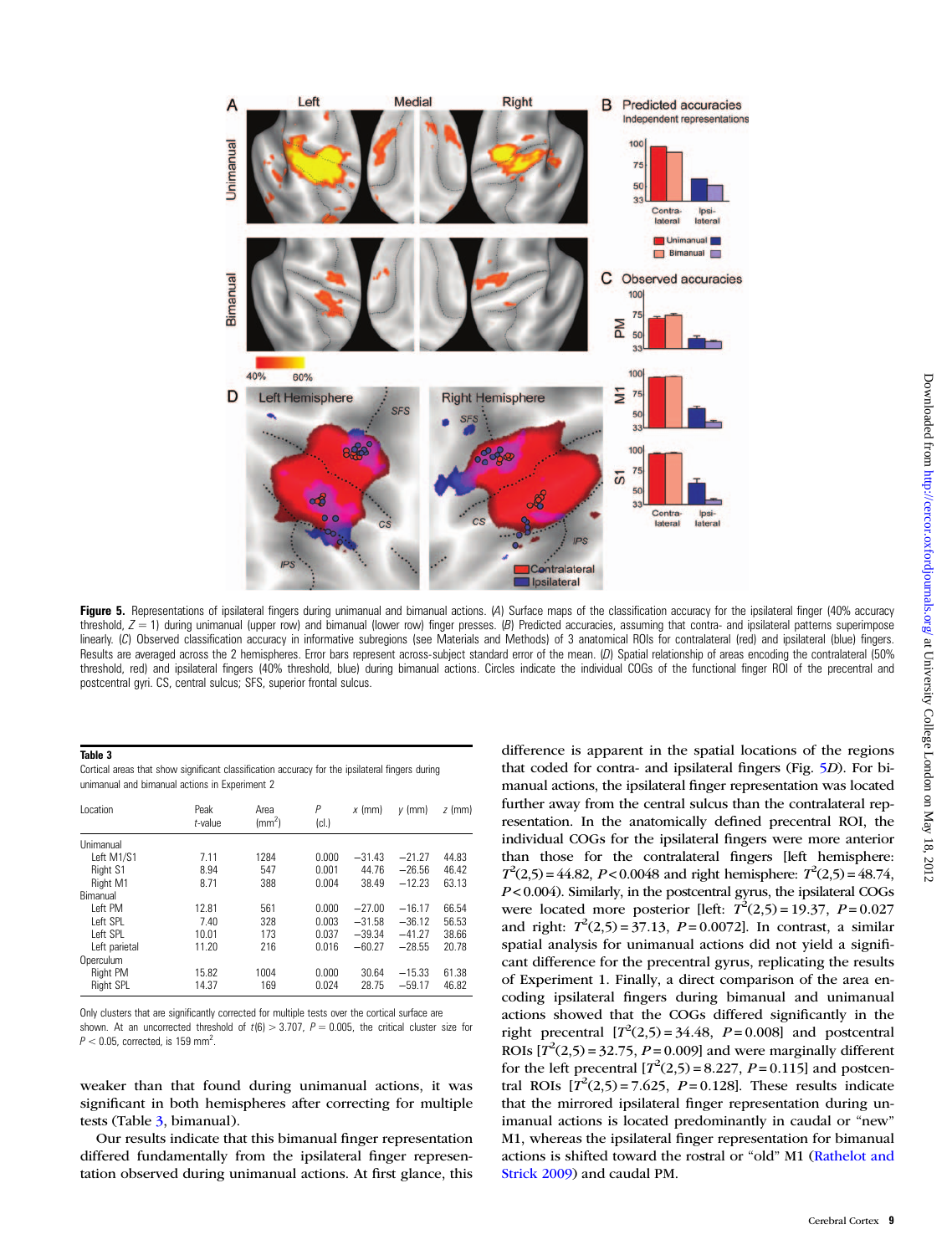# <span id="page-9-0"></span>Encoding of Bimanual Actions Relies on Elements with Nonlinear Tuning

If the identified ipsilateral region is functionally engaged in the control of coordinated bimanual movements, we hypothesize that it should represent bimanual finger presses jointly. Consider the example of playing a tune on the piano. Imagine that you need to accentuate a combination of notes played jointly with the left thumb and the right middle finger (Fig. 6A,B, cell A) and another combination of notes played by the left middle finger and right little finger (cell B). All other combinations of the same fingers (cells C and D) should not receive the same stress. If the motor system had only neural units with tuning functions reflecting a linear combination of the left- and right-hand actions, such a task could not be learned. For example, any change to the output of a unit that is mostly activated during bimanual combination A would generalize to bimanual actions C and D (Fig. 6A). To produce different amounts of force for arbitrary combinations of bimanual movements, the motor system, therefore, needs neural circuits that show nonlinear tuning for bimanual actions (Fig. 6B; [Yokoi et al. 2011\)](#page-15-0). One example would be patches of cortex that responded preferentially to a single specific bimanual combination. However, any sufficient set of arbitrary nonlinear tuning functions would allow the nervous system to learn arbitrary functions of 2 variables ([Zipser and](#page-15-0) [Andersen 1988;](#page-15-0) [Pouget and Sejnowski 1997\)](#page-14-0).

How can we determine whether the activity patterns related to ipsi- and contralateral finger movements combine linearly or nonlinearly? To illustrate the analysis, we visualized the tuning properties of voxels for uni- and bimanual actions

in the functional bimanual ROI of the precentral regions (see Materials and Methods and Fig. 6C). We split these voxels into 9 groups, based on the bimanual condition for which a voxel showed the highest activity (black cross). Each  $3 \times 3$  matrix now shows the average activity of these 9 voxel groups in the unimanual and bimanual conditions.

Consistent tuning for finger presses for 1 hand can be determined by averaging the bimanual tuning functions across the fingers of the respective other hand (Fig. 6C, arrows). A consistent representation would be evident in differences between these averaged patterns. We can quantify the strength of each of these main effects by estimating the variance of the corresponding pattern component (see Materials and Methods, [Diedrich](#page-13-0)[sen et al. 2011\)](#page-13-0), a measure analogous to the sum of squares in a traditional 2-factorial univariate analysis of variance (ANOVA).

For the main effect for the contralateral fingers, the variance estimates were relatively large and equal across unimanual and bimanual conditions (Fig. [7](#page-10-0)A), indicating strong and consistent encoding of this variable. This consistent tuning can even be seen in the tuning functions when averaging within rows (Fig.  $6C$ ). From this figure, it is also apparent that the consistent bimanual tuning was very similar to the tuning during contralateral unimanual actions. Indeed, the correlation between the informative part of the unimanual and bimanual patterns was nearly one for both the pre- and the postcentral ROIs (Fig. [7](#page-10-0)C). Thus, the tuning for the contralateral finger in the bimanual condition can be nearly perfectly predicted by the tuning in the unimanual condition.

In contrast, the variance estimate for the ipsilateral fingers in the bimanual condition was much lower than that in the



Figure 6. Nonlinear tuning of voxels for bimanual actions. (A) Tuning function of a hypothetical neural unit for the 9 task conditions of a bimanual task. The activity of this unit (indicated by the gray shading) is determined by a linear combination of a tuning function for the ipsi- and contralateral fingers. Any change in the units output would influence task condition A mostly, but would generalize to conditions C and D. A system that has only linear units could, therefore, not learn a task in which a different output has to be produced for combinations A and B than for bimanual finger combinations C and D. (B) Instead, the control of such a task requires cortical circuits with nonlinear combinations of contra- and ipsilateral actions. (C) Average tuning functions of the voxels in the functional bimanual ROI in precentral gyrus, averaged across hemispheres and participants. Each  $3 \times 3$  matrix indicates the activity of 9 groups of voxels, which were selected based on the bimanual combination for which they are most highly activated (black cross). The activity in the other conditions can then be averaged across the contralateral or ipsilateral finger to reveal the presence of consistent tuning across the bimanual actions. For the contralateral finger, this tuning is highly similar to the one observed for unimanual actions. For the ipsilateral finger, no tuning is apparent. Nonlinear tuning would be apparent as an interaction effect in this 2-factorial design.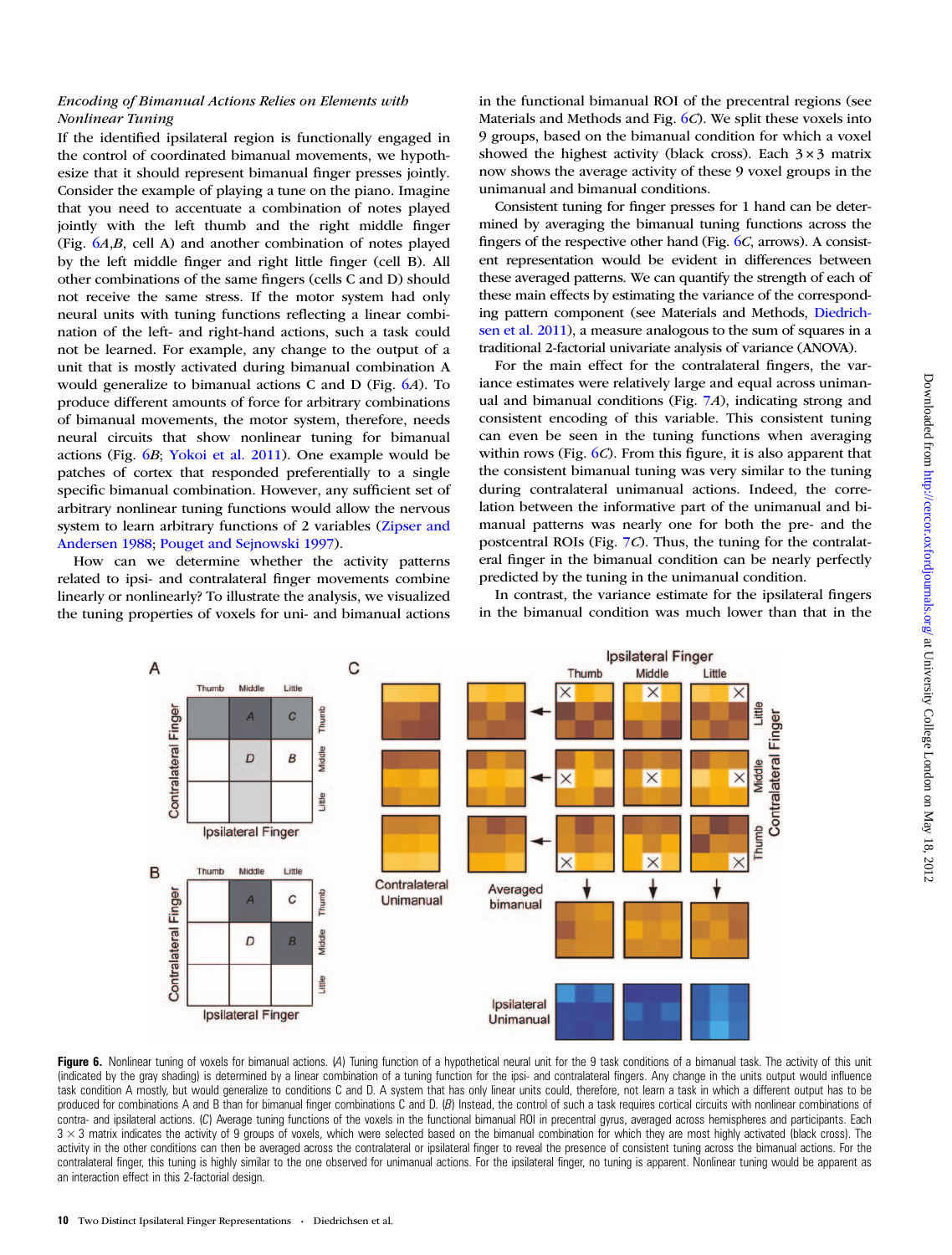<span id="page-10-0"></span>

Figure 7. Pattern decomposition shows clear evidence for nonlinear bimanual tuning of voxels in the functionally defined bimanual ROI in pre- and postcentral gyri. (A) For the bimanual patterns, the variance estimate for the contralateral component is relatively strong and equivalent for uni- and bimanual movements. (B) The variance of the ipsilateral component effect is reduced for the bimanual movement compared with unimanual. However, a substantial interaction effect between ipsi- and contralateral fingers (white bar) is observed. (C) For contralateral fingers (red), there is a high correlation between the unimanual and bimanual pattern components of the same finger. For ipsilateral finger presses (blue), there is no systematic relationship. Box plots extend from the 25th to the 75th percentile. Whiskers indicate the full range of the data, with circle indicating data points that are further away from the median than 1.5 the times the box length (intraquartile range). (D) The classification accuracy for the ipsilateral finger during bimanual actions correlates with the size of the interaction effect. Values for the bimanual area within the left and right precentral and postcentral ROIs are shown for each participant. (E) Classification accuracy does not correlate with the size of a pattern component related to the ipsilateral main effect. Error bars indicate between-participant SE.

unimanual condition (Fig. 7B). This reflects the observation that the voxels showed no consistent tuning for the ipsilateral fingers when averaging the bimanual activity along the columns (Fig.  $6C$  $6C$ ). It also confirms the results of the classification analysis (Fig.  $5A$  $5A$ ), again showing that the consistent tuning for ipsilateral actions disappears in the bimanual context.

Importantly, neuronal circuits that show nonlinear tuning for ipsi- and contralateral fingers would become evident in an interaction effect between the 2 main factors. Indeed, a substantial part of the pattern variance in the bimanual condition was explained by the nonlinear interaction term (Fig. 7B, white bar). This finding indicates that the ipsilateral action modulated the activity of voxels in a way that depended nonlinearly on the contralateral action. Across subjects and preand postcentral regions, the interaction effect predicted the classification accuracy for ipsilateral finger during bimanual actions ( $r = 0.837$ ,  $P < 0.001$ , Fig. 7D), whereas the estimated strength of the ipsilateral main effect did not  $(r = -0.25$ ,

 $P = 0.193$ , Fig. 7E). Thus, we can conclude that the observed classification accuracy for the ipsilateral finger during bimanual actions depended on neural circuits with nonlinear tuning for ipsi- and contralateral actions.

What is the source of this nonlinear encoding? First, we considered the possibility that the neural areas involved in producing bimanual actions were more activated during asymmetric actions (trials with different fingers) than during symmetric actions (trials with the same fingers). Such an effect would indeed lead to an interaction between the contra- and ipsilateral fingers. Many prior imaging studies have found more activity during asymmetric than during symmetric movements in the SMA, PM, and the SPL ([Debaere](#page-13-0) [et al. 2001;](#page-13-0) [Ullen et al. 2003](#page-14-0); [Wenderoth et al. 2004,](#page-14-0) [2005;](#page-14-0) [Diedrichsen et al. 2006\)](#page-13-0). Consistent with these studies, we found areas in the superior frontal sulcus and along the IPS that were more activated during asymmetric actions (Fig. [8,](#page-11-0) green). This effect, however, was spatially completely separate from areas that encoded the bimanual action (Fig. [8,](#page-11-0)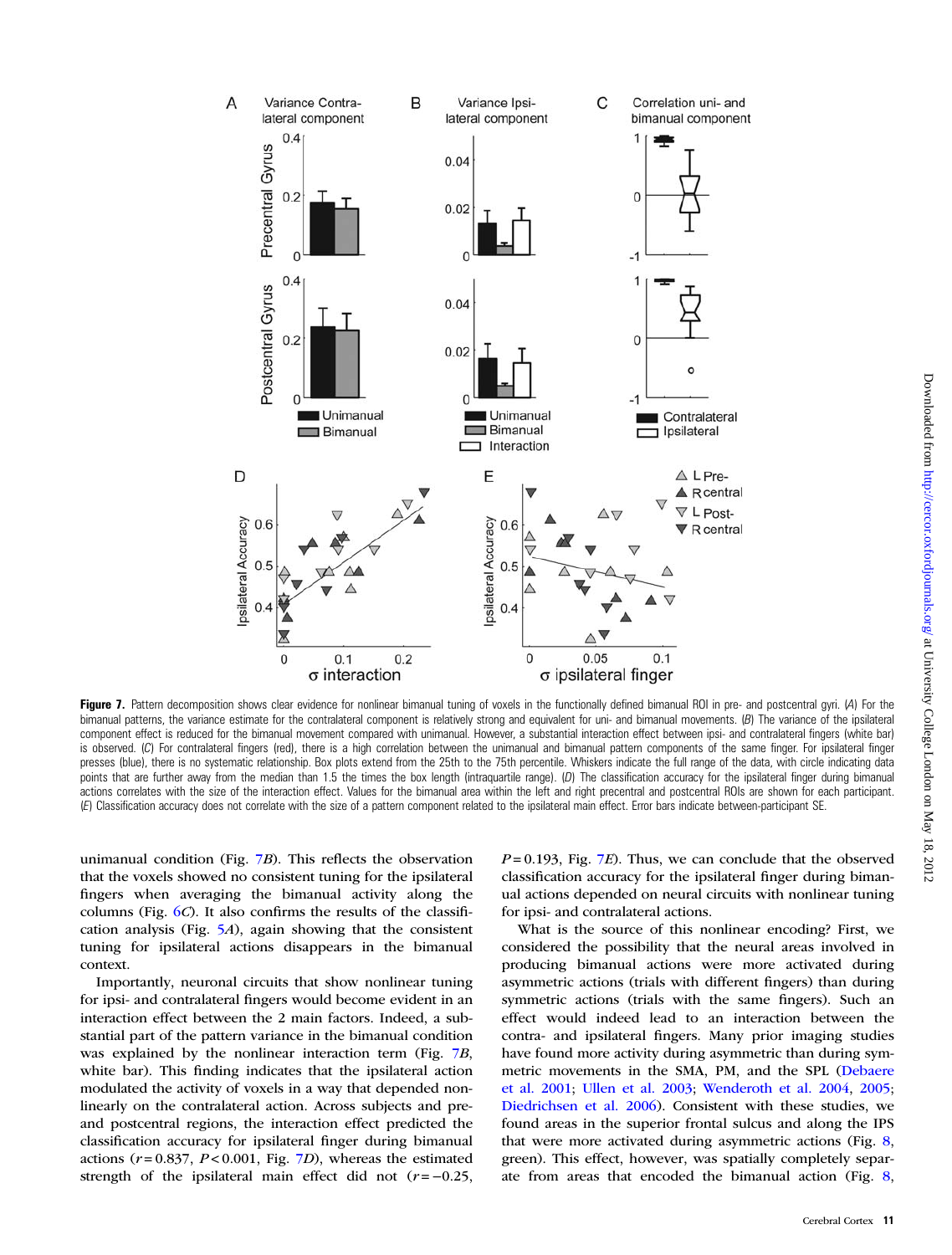<span id="page-11-0"></span>

Figure 8. Areas that show an effect of bimanual congruency (green) and bimanual finger encoding (blue) do not overlap. Green areas are activated more during asymmetric than during symmetric movements (threshold: 0.07% signal change), and blue areas show above-chance classification accuracy for the ipsilateral finger during bimanual actions (40% threshold). An effect of congruency was found in the depth of the IPS and superior frontal sulcus (SFS), whereas the encoding of bilateral finger movements is more closely located to the central sulcus (CS).

blue). Furthermore, in the bimanual (blue) regions, no difference between symmetric and asymmetric activity patterns could be found; the classifier could distinguish equally well between 2 patterns associated with asymmetric trials, as between symmetric and asymmetric patterns. Thus, the nonlinear encoding of bimanual finger combinations and the encoding of the congruency of bimanual actions were independent.

Secondly, we tested the idea that the nonlinear tuning may not reflect direct encoding of the ipsilateral action, but instead reflects the indirect influence of small, but systematic, behavioral changes in the contralateral hand. Indeed, in a 2-factorial ANOVA with the maximal force as the dependent variable and the ipsi- and contralateral fingers as the 2 independent factors, we observed small but significant interaction effects in 5 out of 14 hands, across 3 of the 7 participants. However, by regressing these contralateral force changes out of the activity patterns before classification (see Materials and Methods), we could show that this information contributed only minimally to the encoding of the ipsilateral finger. After correction, the classification accuracy changed from 43% to 41%, a nonsignificant difference  $[t(6) = 1.786, P = 0.124]$ . Even after the correction, the areas still showed significant encoding of the ipsilateral finger presses  $[t(6) = 4.894, P = 0.001]$ .

Instead, we argue that the nonlinear encoding of the bimanual finger representation reflects neuronal elements that are used to control bimanual actions. To be useful for control, this population of neural circuits should code for any possible combination of movements of the 2 hands. In other words, the tuning functions of the cortical patches should evenly span the space of possible actions [\(Pouget and Sejnowski](#page-14-0) [1997\)](#page-14-0). This implies that there should be a different activation pattern for each bimanual action and that each pair of actions should be distinguished by the activity of a comparable number of neuronal patches or voxels. Thus, when going from one bimanual action to another, a comparable number of voxels should change their activation. Therefore, we predict that the activity patterns associated with different bimanual actions should be equally dissimilar to each other. To test this, we determined the 9 possible pairwise correlations between patterns that shared the same contralateral finger and submitted these to a 1-factorial repeated-measures ANOVA. The analysis showed that the 9 pairs were roughly equidistant (both  $F_{8,48}$  < 1.35,  $P > 0.24$ , for pre- and postcentral ROIs). Thus, the tuning properties of these voxels uniformly spanned the whole space of tested bimanual combinations.

To summarize, we identified a region in the transitional zone between M1 and PM and in the posterior somatosensory cortex that encoded bimanual finger movements in a way that would be maximally useful for the fine control of bimanual actions.

### **Discussion**

During unimanual ipsilateral actions, the BOLD signal in the hand area of the primary motor cortex decreases consistently, indicating reduced synaptic activity (Talelli, Ewas et al. [2008](#page-14-0); [Talelli, Waddingham et al. 2008](#page-14-0)). Somewhat more anterior, on the boundary of PM, increases in activity are regularly observed ([Rao et al. 1993](#page-14-0); [Boecker et al. 1994](#page-13-0); [Kim et al. 1994](#page-14-0); [Kawashima et al. 1998;](#page-14-0) [Cramer et al. 1999](#page-13-0); [Hanakawa et al.](#page-14-0) [2005;](#page-14-0) [Horenstein et al. 2009\)](#page-14-0). The question that has hitherto not been answered is whether these decreases and increases in mean activation during ipsilateral actions indicate fingerspecific patterns or just reflect nonspecific tonic signal changes.

Using multivariate analysis, we demonstrate that primary motor and sensory cortices represent ipsilateral finger movements and do so in fundamentally different ways, depending on whether an action is uni- or bimanual. During unimanual actions, we observed strong finger-specific modulation of the ipsilateral sensory motor cortex in an area that overlapped greatly with the area that encoded the contralateral action. More importantly, the ipsilateral finger-specific pattern exactly matched the pattern elicited by finger presses of the equivalent contralateral finger and vanished during bimanual presses. A second representation on the M1/PM boundary and in posterior S1 showed nonlinear encoding of bimanual actions. All results could be clearly observed in each of the individual participants, which led to statistical significance at the group level, despite the relatively low number of participants.

The representation for ipsilateral unimanual movements was strongest in areas that showed a global suppression of the BOLD signal due to the ipsilateral movement, but also extended to regions that were activated during ipsilateral finger presses. Although it is possible that the ipsilateral pattern arises from "less deactivation" in mirror-symmetric circuits, we consider it more likely that 2 separate inter-hemispheric processes are involved in producing this result. The first process automatically "activates" the circuits encoding mirrorsymmetric movements of the contralateral hand. Support for the idea that such a mechanism exists comes from the wellknown phenomenon of mirror movements during unimanual actions ([Duque and Ivry 2009](#page-13-0); [Sehm et al. 2010](#page-14-0); [Verstynen](#page-14-0) [and Ivry 2011\)](#page-14-0). However, we show here that the patterns related to the ipsilateral finger movement cannot be solely the sensory consequence of such overt mirror movements. Although we observed some signs of mirror activation in the contralateral hand, the changes were neither strong nor consistent enough to explain the observed activation patterns.

The second process during ipsilateral actions globally "suppresses" activity, most likely to reduce the chance of overt mirror movements. Recent studies have shown that the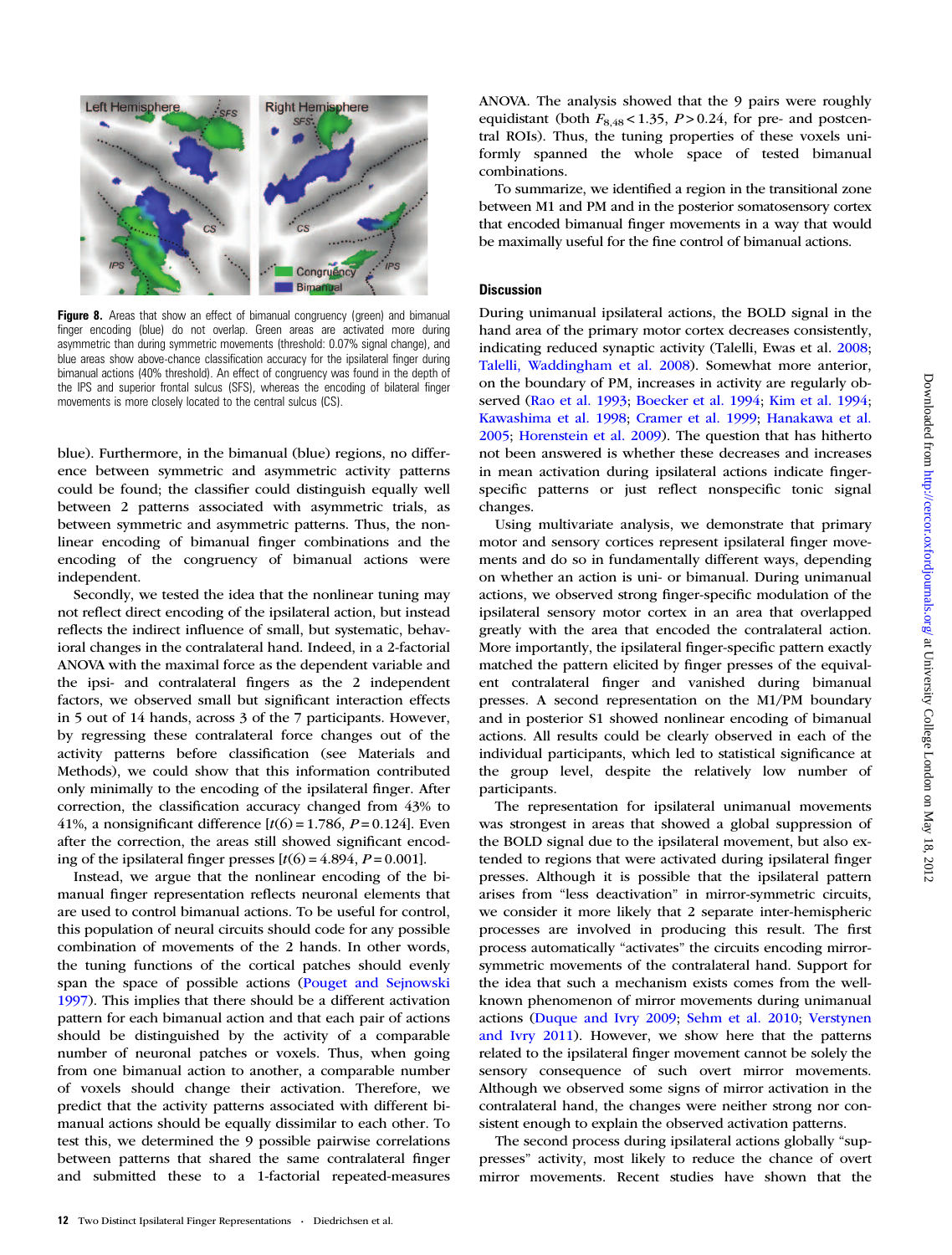suppression of the ipsilateral BOLD signal is correlated with the strength of inter-hemispheric inhibition, as probed by dual-pulse TMS ([Talelli, Ewas et al. 2008](#page-14-0)), making a neural origin of this suppression likely (but see [Devor et al. 2008](#page-13-0)). Specifically, it correlates with inter-hemispheric inhibition at a 40 ms, rather than a 10 ms, interstimulus interval, suggesting the involvement of polysynaptic connections through premotor areas, rather than direct M1-to-M1 inhibition. Unimanual actions are also associated with a suppression of the motor-evoked potential elicited by a TMS pulse to ipsilateral M1 [\(Duque and Ivry 2009](#page-13-0)). A recent study showed that this suppression is weakest if the ipsilateral movement is mirrorsymmetric to the movement evoked by the TMS pulse [\(Yedi](#page-15-0)[menko and Perez 2010\)](#page-15-0), a finding consistent with the idea of a superposition of action-specific activation and global suppression. This 2-process model can also account for the fact that the BOLD suppression observed in younger individuals turns into overall activation in older adults ([Talelli, Ewas et al.](#page-14-0) [2008](#page-14-0)).

During bimanual actions, the strong, mirrored patterns observed during unimanual actions disappeared completely. One possible mechanism explaining this dramatic switch is the gating of inputs through features of the local circuitry [\(Fries 2009\)](#page-14-0). When the motor cortex is not involved in an action of the contralateral hand, callosal inputs from the other hemispheres can activate the local recurrent network, and the BOLD signal would reflect the ipsilateral action. In contrast, when the local circuitry receives input from a higher-level area to execute a contralateral action, the same presynaptic input may not influence the recurrent activity and the effect on the observed BOLD signal would be minimal. Previous studies have reported that one can decode the direction of ipsilateral arm movements from cortical surface potentials [\(Ganguly et al. 2009](#page-14-0)). Our results suggest that this representation should disappear as soon as the motor cortex becomes functionally engaged during a bimanual task.

The mirrored nature of the ipsilateral representation and its disappearance during bimanual movements suggest that it does not play an active role in the control of movement, but rather constitutes a passive overflow of activity that ultimately needs to be suppressed to avoid mirror movements. Whether this mirroring serves other functions, for example, the transfer of motor learning between hemispheres, is an open question that cannot be answered by observational methods such as fMRI alone. It is also possible that the ipsilateral hemisphere plays a more prominent role in the production of complex finger movements. Patients with unilateral motor cortical lesions show no ipsilesional impairment of maximal grip force, but do exhibit some ipsilesional deficits in fine finger control [\(Noskin et al. 2008](#page-14-0)). Furthermore, in healthy individuals, skilled sequence production is impaired after repetitive TMS stimulation of the ipsilateral motor cortex ([Chen et al.](#page-13-0) [1997](#page-13-0)). During such complex movements, a region on the boundary to PM is commonly activated ([Catalan et al. 1998;](#page-13-0) [Cramer et al. 1999](#page-13-0); [Hanakawa et al. 2005;](#page-14-0) [Verstynen et al.](#page-14-0) [2005](#page-14-0); [Horenstein et al. 2009;](#page-14-0) [Verstynen and Ivry 2011](#page-14-0)). For the simple unimanual finger presses studied here, this region only showed weak activation and weak representation of the ipsilateral finger. While the contra- and ipsilateral patterns were also correlated in this region, this correlation was slightly lower than that in other regions. Thus, it is possible that there is an independent ipsilateral finger representation in this region, which would become more clearly visible for more complex actions. The multivariate techniques developed here will allow us to test this hypothesis in future experiments with complex sequential finger movements.

For bimanual actions, we found clear evidence for a second type of ipsilateral finger representation in premotor and parietal cortices. The center of the bimanual representation was located slightly more anterior in the precentral gyrus and more posterior in the postcentral gyrus, relative to the unimanual representation [\(Donchin et al. 1998\)](#page-13-0).

The localization of the bimanual representation in premotor and parietal cortices appears to contradict the extensive literature that hypothesizes a special role for the SMA in bimanual behaviors [\(Brinkman 1984](#page-13-0); but see [Wiesendanger et al. 1994;](#page-15-0) [Kazennikov et al. 1998\)](#page-14-0). We found both ipsilateral and contralateral representations for unimanual finger presses in the SMA (Table [2](#page-5-0)), but only a rather weak bimanual representation (Fig. [5](#page-8-0)A), which was not significant after correcting for multiple comparisons. One explanation for this lack of finding is that the finger representations in the SMA may be spatially less strongly clustered than those in premotor and parietal cortices. Combined with the restricted spatial resolution of the fMRI, this would lead to poorer classification accuracy.

It needs to be also kept in mind that one of the main arguments for a special role of the SMA in bimanual coordination comes from fMRI studies that reported increased activation for asymmetric bimanual movements compared with the easier symmetric bimanual movements (e.g. [Jäncke et al.](#page-14-0) [2000](#page-14-0); [Debaere et al. 2001;](#page-13-0) [Ullen et al. 2003\)](#page-14-0). These studies are somewhat problematic as the SMA also shows increased activity during asynergistic compared with easier synergistic "unimanual" hand movements [\(Ehrsson et al. 2002](#page-13-0)). Furthermore, single-cell recording studies, in which the tuning properties of cells during bimanual movements were measured, found little evidence for a special role of the SMA. Bimanual tuning was just as strong as in M1 [\(Donchin et al. 1998](#page-13-0), [2001,](#page-13-0) [2002](#page-13-0); [Kermadi et al. 1998](#page-14-0)), the dorsal premotor, and parietal cortex [\(Kermadi et al. 2000](#page-14-0)). Our representational fMRI analysis confirms these results, arguing that bimanual movements are encoded not only in the SMA, but also prominently in dorsal premotor and parietal cortices.

The ipsilateral bimanual patterns in these regions were clearly different from the ipsilateral unimanual patterns, as they did not correlate with each other. Rather, the activity of each voxel was determined by a nonlinear function of the contraand ipsilateral fingers: the response of each voxel to a particular ipsilateral finger heavily depended on the accompanying contralateral finger. Similar nonlinear encoding has been observed on the single neuron level for bimanual arm movements [\(Donchin et al. 1998](#page-13-0)). As in our study, the ipsilateral tuning of neurons during bimanual actions showed little relation to the tuning of the same neurons during unimanual actions.

This nonlinear encoding was not related to the difference between symmetric and asymmetric bimanual actions. While we found areas that were more highly activated during asymmetric actions (Fig. [8,](#page-11-0) green areas), these were spatially separate from areas that encoded individual bimanual finger presses (Fig. [8](#page-11-0), blue areas). Instead, the nonlinear encoding of bimanual actions was caused by individual voxels being activated for particular combinations of bimanual finger presses. Such nonlinear basis functions would be useful for learning movement representations, in which commands to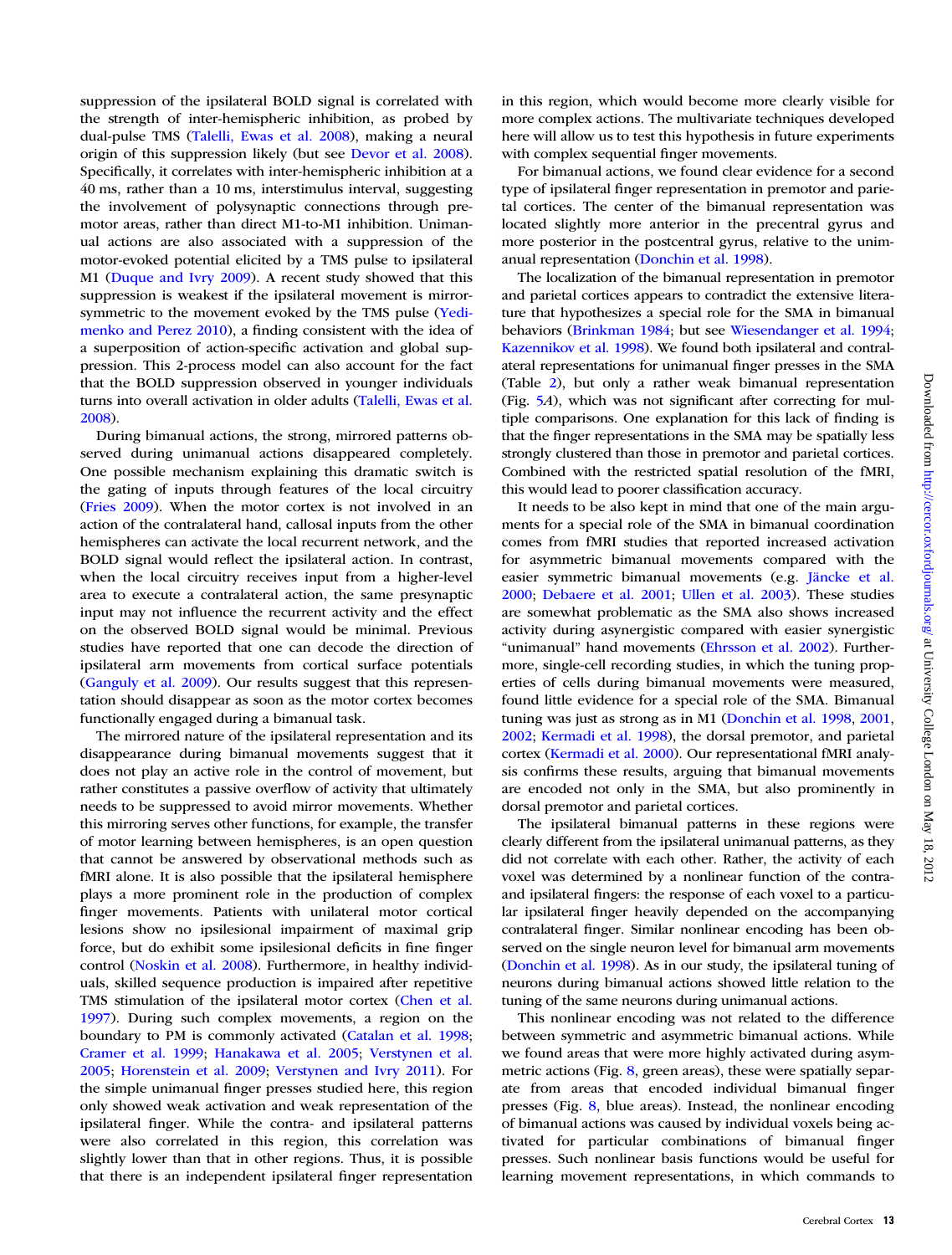<span id="page-13-0"></span>the contralateral hand depend nonlinearly on the context provided by the intended ipsilateral action. Consistent with this proposed function, our analysis shows that the basis functions spanned the space of possible actions evenly—a prerequisite for successful learning [\(Pouget and Sejnowski 1997\)](#page-14-0).

Recent studies of motor learning indeed suggest that bimanual movements are learned using nonlinear basis functions. For example, the motor system is very slow to adapt to force fields that push the hand either to the left or to the right on a trial-by-trial basis, even if these switches are fully predictable [\(Wainscott et al. 2005\)](#page-14-0). However, if participants execute bimanual movements, and if each force direction is associated with a unique movement direction of the other hand, such perturbations can be learned much more quickly [\(Nozaki et al. 2006;](#page-14-0) [Nozaki and Scott 2009](#page-14-0); [Howard et al.](#page-14-0) [2010\)](#page-14-0). In the premotor and anterior parietal areas described here, slightly different neuronal populations would be engaged in each bimanual movement combination. Control strategies learned by this population would only weakly generalize to other bimanual combinations, even if these share the same contralateral or ipsilateral movement. Indeed, recent results indicate that the pattern of generalization to other bimanual movement combinations is consistent with this type of nonlinear gain-field encoding of left- and right-hand actions ([Yokoi et al. 2011](#page-15-0)). The ipsilateral encoding found in the bimanual areas would, therefore, not have a direct role in the control of the ipsilateral movement, but rather supply the contralateral controller with the necessary information about the movement state of the other hand, thereby enabling coordinated bimanual actions (Diedrichsen et al. 2010).

## Conclusion

Using an information-based definition of representation, we have demonstrated the existence of an anatomically localized representation of ipsilateral actions. Moving beyond nonspecific descriptions of increases and decreases in the BOLD signal, we show that the nature of this ipsilateral cortical representation of movement changes with the behavioral context.

#### Supplementary Material

[Supplementary material can be found at:](http://cercor.oxfordjournals.org/lookup/suppl/doi:10.1093/cercor/bhs120/-/DC1) [http://www.cercor.](http://www.cercor.oxfourdjournals.org/) [oxfordjournals.org/](http://www.cercor.oxfourdjournals.org/).

## Funding

The work was supported by grants from the National Science Foundation (grant no. BSC 0726685), the Wellcome Trust (grant no.  $0.094874/Z/10/Z$ ), and the James S. McDonnell Foundation, all to J.D., and National Institute of Health (grant no. RO1 NS052804) to J.W.K. The Wellcome Trust Centre for Neuroimaging is supported by core funding from the Wellcome Trust 091593/Z/10/Z. Funding to pay the Open Access publication charges for this article was provided by the Wellcome Trust.

#### Notes

We thank Richard B. Ivry and Timothy Verstynen for helpful comments on earlier drafts of the paper. Conflict of Interest: None declared.

#### **References**

- Acharya S, Tenore F, Aggarwal V, Etienne-Cummings R, Schieber MH, Thakor NV. 2008. Decoding individuated finger movements using volume-constrained neuronal ensembles in the M1 hand area. IEEE Trans Neural Syst Rehabil Eng. 16:15–23.
- Andersson JL, Hutton C, Ashburner J, Turner R, Friston K. 2001. Modeling geometric deformations in EPI time series. NeuroImage. 13:903–919.
- Boecker H, Kleinschmidt A, Requardt M, Hanicke W, Merboldt KD, Frahm J. 1994. Functional cooperativity of human cortical motor areas during self-paced simple finger movements. A highresolution MRI study. Brain. 117(Pt 6):1231–1239.
- Brinkman C. 1984. Supplementary motor area of the monkey's cerebral cortex: short- and long-term deficits after unilateral ablation and the effects of subsequent callosal section. J Neurosci. 4:918–929.
- Brinkman J, Kuypers HG. 1973. Cerebral control of contralateral and ipsilateral arm, hand and finger movements in the split-brain rhesus monkey. Brain. 96:653–674.
- Catalan MJ, Honda M, Weeks RA, Cohen LG, Hallett M. 1998. The functional neuroanatomy of simple and complex sequential finger movements: a PET study. Brain. 121(Pt 2):253–264.
- Chen R, Gerloff C, Hallett M, Cohen LG. 1997. Involvement of the ipsilateral motor cortex in finger movements of different complexities. Ann Neurol. 41:247–254.
- Chen Y, Namburi P, Elliott LT, Heinzle J, Soon CS, Chee MW, Haynes JD. 2011. Cortical surface-based searchlight decoding. Neuro-Image. 56:582–592.
- Cramer SC, Finklestein SP, Schaechter JD, Bush G, Rosen BR. 1999. Activation of distinct motor cortex regions during ipsilateral and contralateral finger movements. J Neurophysiol. 81:383–387.
- Dale AM, Fischl B, Sereno MI. 1999. Cortical surface-based analysis. I. Segmentation and surface reconstruction. NeuroImage. 9:179–194.
- Debaere F, Swinnen SP, Beatse E, Sunaert S, Van Hecke P, Duysens J. 2001. Brain areas involved in interlimb coordination: a distributed network. NeuroImage. 14:947–958.
- Devor A, Hillman EM, Tian P, Waeber C, Teng IC, Ruvinskaya L, Shalinsky MH, Zhu H, Haslinger RH, Narayanan SN et al. 2008. Stimulus-induced changes in blood flow and 2-deoxyglucose uptake dissociate in ipsilateral somatosensory cortex. J Neurosci. 28:14347–14357.
- Diedrichsen J, Grafton S, Albert N, Hazeltine E, Ivry RB. 2006. Goalselection and movement-related conflict during bimanual reaching movements. Cereb Cortex. 16:1729–1738.
- Diedrichsen J, Ridgway GR, Friston KJ, Wiestler T. 2011. Comparing the similarity and spatial structure of neural representations: a pattern-component model. NeuroImage. 55:1665–1678.
- Diedrichsen J, Shadmehr R. 2005. Detecting and adjusting for artifacts in fMRI time series data. NeuroImage. 27:624–634.
- Diedrichsen J, Shadmehr R, Ivry RB. 2010. The coordination of movement: optimal feedback control and beyond. Trends Cogn Sci. 14:31–39.
- Donchin O, Gribova A, Steinberg O, Bergman H, Cardoso de Oliveira S, Vaadia E. 2001. Local field potentials related to bimanual movements in the primary and supplementary motor cortices. Exp Brain Res. 140:46–55.
- Donchin O, Gribova A, Steinberg O, Bergman H, Vaadia E. 1998. Primary motor cortex is involved in bimanual coordination. Nature. 395:274–278.
- Donchin O, Gribova A, Steinberg O, Mitz AR, Bergman H, Vaadia E. 2002. Single-unit activity related to bimanual arm movements in the primary and supplementary motor cortices. J Neurophysiol. 88:3498–3517.
- Duque J, Ivry RB. 2009. Role of corticospinal suppression during motor preparation. Cereb Cortex. 19:2013–2024.
- Ehrsson HH, Kuhtz-Buschbeck JP, Forssberg H. 2002. Brain regions controlling nonsynergistic versus synergistic movement of the digits: a functional magnetic resonance imaging study. J Neurosci. 22:5074–5080.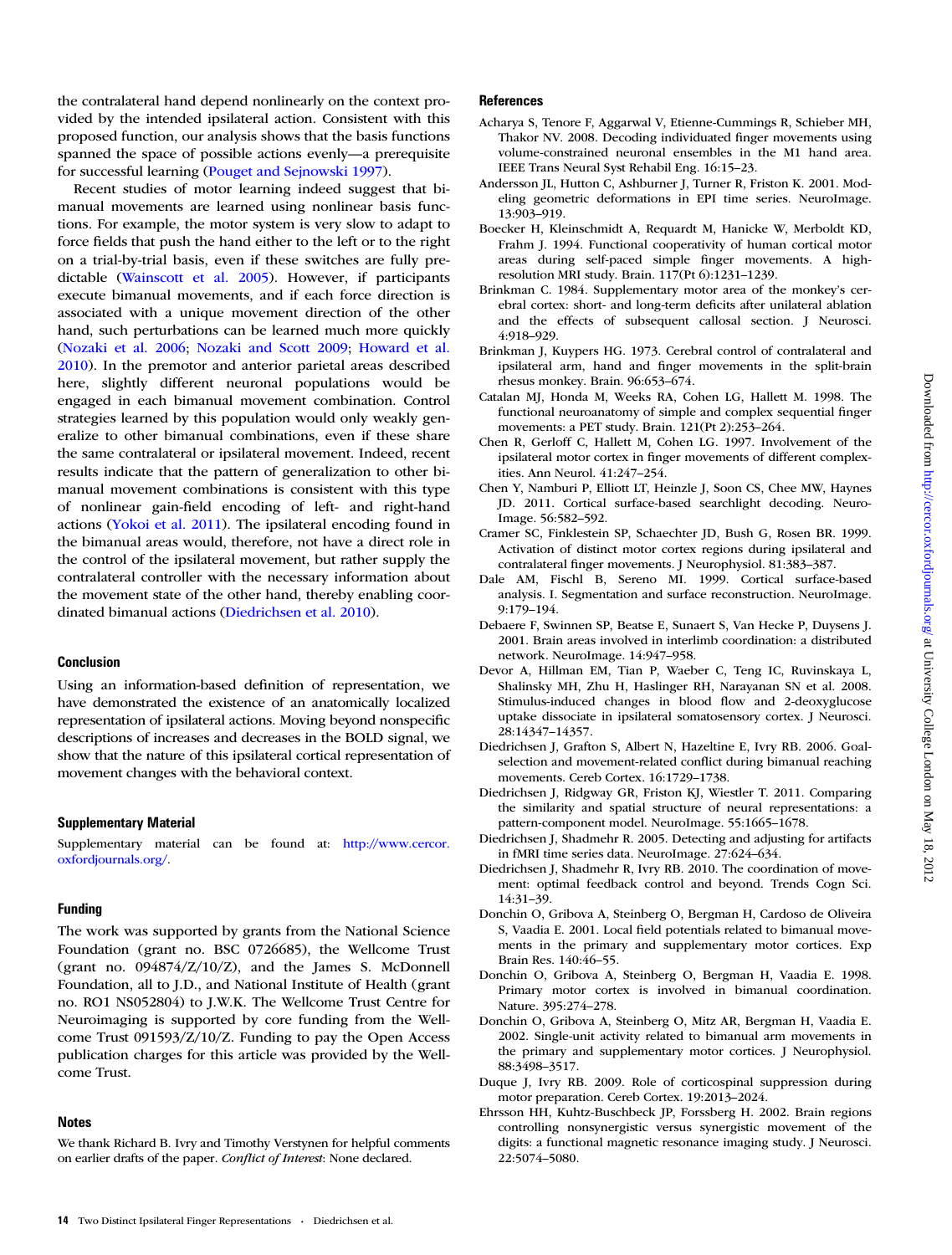Downloaded from <http://cercor.oxfordjournals.org/> at University College London on May 18, 2012

 $.2012$ 

- <span id="page-14-0"></span>Fischl B, Rajendran N, Busa E, Augustinack J, Hinds O, Yeo BT, Mohlberg H, Amunts K, Zilles K. 2008. Cortical folding patterns and predicting cytoarchitecture. Cereb Cortex. 18:1973–1980.
- Fischl B, Sereno MI, Tootell RB, Dale AM. 1999. High-resolution intersubject averaging and a coordinate system for the cortical surface. Hum Brain Mapp. 8:272–284.
- Fries P. 2009. Neuronal gamma-band synchronization as a fundamental process in cortical computation. Annu Rev Neurosci. 32: 209–224.
- Friston K, Holmes AP, Ashburner J. 1999. Statistical parameter mapping (SPM).
- Ganguly K, Secundo L, Ranade G, Orsborn A, Chang EF, Dimitrov DF, Wallis JD, Barbaro NM, Knight RT, Carmena JM. 2009. Cortical representation of ipsilateral arm movements in monkey and man. J Neurosci. 29:12948–12956.
- Hanakawa T, Parikh S, Bruno MK, Hallett M. 2005. Finger and face representations in the ipsilateral precentral motor areas in humans. J Neurophysiol. 93:2950–2958.
- Horenstein C, Lowe MJ, Koenig KA, Phillips MD. 2009. Comparison of unilateral and bilateral complex finger tapping-related activation in premotor and primary motor cortex. Hum Brain Mapp. 30: 1397–1412.
- Howard IS, Ingram JN, Wolpert DM. 2010. Context-dependent partitioning of motor learning in bimanual movements. J Neurophysiol. 104:2082–2091.
- Hutton C, Bork A, Josephs O, Deichmann R, Ashburner J, Turner R. 2002. Image distortion correction in fMRI: a quantitative evaluation. NeuroImage. 16:217–240.
- Indovina I, Sanes JN. 2001. On somatotopic representation centers for finger movements in human primary motor cortex and supplementary motor area. NeuroImage. 13:1027–1034.
- Jäncke L, Peters M, Himmelbach M, Noesselt T, Shah J, Steinmetz H. 2000. fMRI study of bimanual coordination. Neuropsychologia. 38:164–174.
- Kamitani Y, Tong F. 2005. Decoding the visual and subjective contents of the human brain. Nat Neurosci. 8:679–685.
- Kamitani Y, Tong F. 2006. Decoding seen and attended motion directions from activity in the human visual cortex. Curr Biol. 16: 1096–1102.
- Kawashima R, Matsumura M, Sadato N, Naito E, Waki A, Nakamura S, Matsunami K, Fukuda H, Yonekura Y. 1998. Regional cerebral blood flow changes in human brain related to ipsilateral and contralateral complex hand movements—a PET study. Eur J Neurosci. 10:2254–2260.
- Kazennikov O, Hyland B, Wicki U, Perrig S, Rouiller EM, Wiesendanger M. 1998. Effects of lesions in the mesial frontal cortex on bimanual coordination in monkeys. Neuroscience. 85:703–716.
- Kermadi I, Liu Y, Rouiller EM. 2000. Do bimanual motor actions involve the dorsal premotor (PMd), cingulate (CMA) and posterior parietal (PPC) cortices? Comparison with primary and supplementary motor cortical areas. Somatosens Mot Res. 17:255–271.
- Kermadi I, Liu Y, Tempini A, Calciati E, Rouiller EM. 1998. Neuronal activity in the primate supplementary motor area and the primary motor cortex in relation to spatio-temporal bimanual coordination. Somatosens Mot Res. 15:287–308.
- Kim SG, Ashe J, Hendrich K, Ellermann JM, Merkle H, Uagurbil K, Georgopoulos AP. 1993. Functional magnetic resonance imaging of motor cortex: hemispheric asymmetry and handedness. Science. 261:615–617.
- Kim SG, Ugurbil K, Strick PL. 1994. Activation of a cerebellar output nucleus during cognitive processing. Science. 265:949–951.
- Kriegeskorte N, Goebel R, Bandettini P. 2006. Information-based functional brain mapping. Proc Natl Acad Sci USA. 103:3863–3868.
- Kriegeskorte N, Simmons WK, Bellgowan PS, Baker CI. 2009. Circular analysis in systems neuroscience: the dangers of double dipping. Nat Neurosci. 12:535–540.
- Maier MA, Armand J, Kirkwood PA, Yang HW, Davis JN, Lemon RN. 2002. Differences in the corticospinal projection from primary motor cortex and supplementary motor area to macaque upper limb motoneurons: an anatomical and electrophysiological study. Cereb Cortex. 12:281–296.
- Noskin O, Krakauer JW, Lazar RM, Festa JR, Handy C, O'Brien KA, Marshall RS. 2008. Ipsilateral motor dysfunction from unilateral stroke: implications for the functional neuroanatomy of hemiparesis. J Neurol Neurosurg Psychiatr. 79:401–406.
- Nozaki D, Kurtzer I, Scott SH. 2006. Limited transfer of learning between unimanual and bimanual skills within the same limb. Nat Neurosci. 9:1364–1366.
- Nozaki D, Scott SH. 2009. Multi-compartment model can explain partial transfer of learning within the same limb between unimanual and bimanual reaching. Exp Brain Res. 194:451–463.
- Oldfield RC. 1971. The assessment and analysis of handedness: the Edinburgh inventory. Neuropsychologia. 9:97–113.
- Oosterhof NN, Wiestler T, Downing PE, Diedrichsen J. 2011. A comparison of volume-based and surface-based multi-voxel pattern analysis. NeuroImage. 56:593–600.
- Pereira F, Mitchell T, Botvinick M. 2009. Machine learning classifiers and fMRI: a tutorial overview. NeuroImage. 45:S199–S209.
- Pouget A, Sejnowski T. 1997. Spatial transformations in the parietal cortex using basis functions. J Cogn Neurosci. 9:222–237.
- Rao SM, Binder JR, Bandettini PA, Hammeke TA, Yetkin FZ, Jesmanowicz A, Lisk LM, Morris GL, Mueller WM, Estkowski LD et al. 1993. Functional magnetic resonance imaging of complex human movements. Neurology. 43:2311–2318.
- Rathelot JA, Strick PL. 2009. Subdivisions of primary motor cortex based on cortico-motoneuronal cells. Proc Natl Acad Sci USA. 106:918–923.
- Scheperjans F, Hermann K, Eickhoff SB, Amunts K, Schleicher A, Zilles K. 2008. Observer-independent cytoarchitectonic mapping of the human superior parietal cortex. Cereb Cortex. 18:846–867.
- Schieber MH. 2002. Motor cortex and the distributed anatomy of finger movements. Adv Exp Med Biol. 508:411–416.
- Sehm B, Perez MA, Xu B, Hidler J, Cohen LG. 2010. Functional neuroanatomy of mirroring during a unimanual force generation task. Cereb Cortex. 20:34–45.
- Shmuel A, Augath M, Oeltermann A, Logothetis NK. 2006. Negative functional MRI response correlates with decreases in neuronal activity in monkey visual area V1. Nat Neurosci. 9:569–577.
- Shmuel A, Yacoub E, Pfeuffer J, Van de Moortele PF, Adriany G, Hu X, Ugurbil K. 2002. Sustained negative BOLD, blood flow and oxygen consumption response and its coupling to the positive response in the human brain. Neuron. 36:1195–1210.
- Soteropoulos DS, Edgley SA, Baker SN. 2011. Lack of evidence for direct corticospinal contributions to control of the ipsilateral forelimb in monkey. J Neurosci. 31:11208–11219.
- Swisher JD, Gatenby JC, Gore JC, Wolfe BA, Moon CH, Kim SG, Tong F. 2010. Multiscale pattern analysis of orientation-selective activity in the primary visual cortex. J Neurosci. 30:325–330.
- Talelli P, Ewas A, Waddingham W, Rothwell JC, Ward NS. 2008. Neural correlates of age-related changes in cortical neurophysiology. NeuroImage. 40:1772–1781.
- Talelli P, Waddingham W, Ewas A, Rothwell JC, Ward NS. 2008. The effect of age on task-related modulation of interhemispheric balance. Exp Brain Res. 186:59–66.
- Ullen F, Forssberg H, Ehrsson HH. 2003. Neural networks for the coordination of the hands in time. J Neurophysiol. 89:1126–1135.
- Verstynen T, Diedrichsen J, Albert N, Aparicio P, Ivry RB. 2005. Ipsilateral motor cortex activity during unimanual hand movements relates to task complexity. J Neurophysiol. 93:1209–1222.
- Verstynen T, Ivry RB. 2011. Network dynamics mediating ipsilateral motor cortex activity during unimanual actions. J Cogn Neurosci. 23:2468–2480.
- Wainscott SK, Donchin O, Shadmehr R. 2005. Internal models and contextual cues: encoding serial order and direction of movement. J Neurophysiol. 93:786–800.
- Wenderoth N, Debaere F, Sunaert S, Swinnen SP. 2005. Spatial interference during bimanual coordination: differential brain networks associated with control of movement amplitude and direction. Hum Brain Mapp. 26:286–300.
- Wenderoth N, Debaere F, Sunaert S, van Hecke P, Swinnen SP. 2004. Parieto-premotor areas mediate directional interference during bimanual movements. Cereb Cortex. 14:1153–1163.